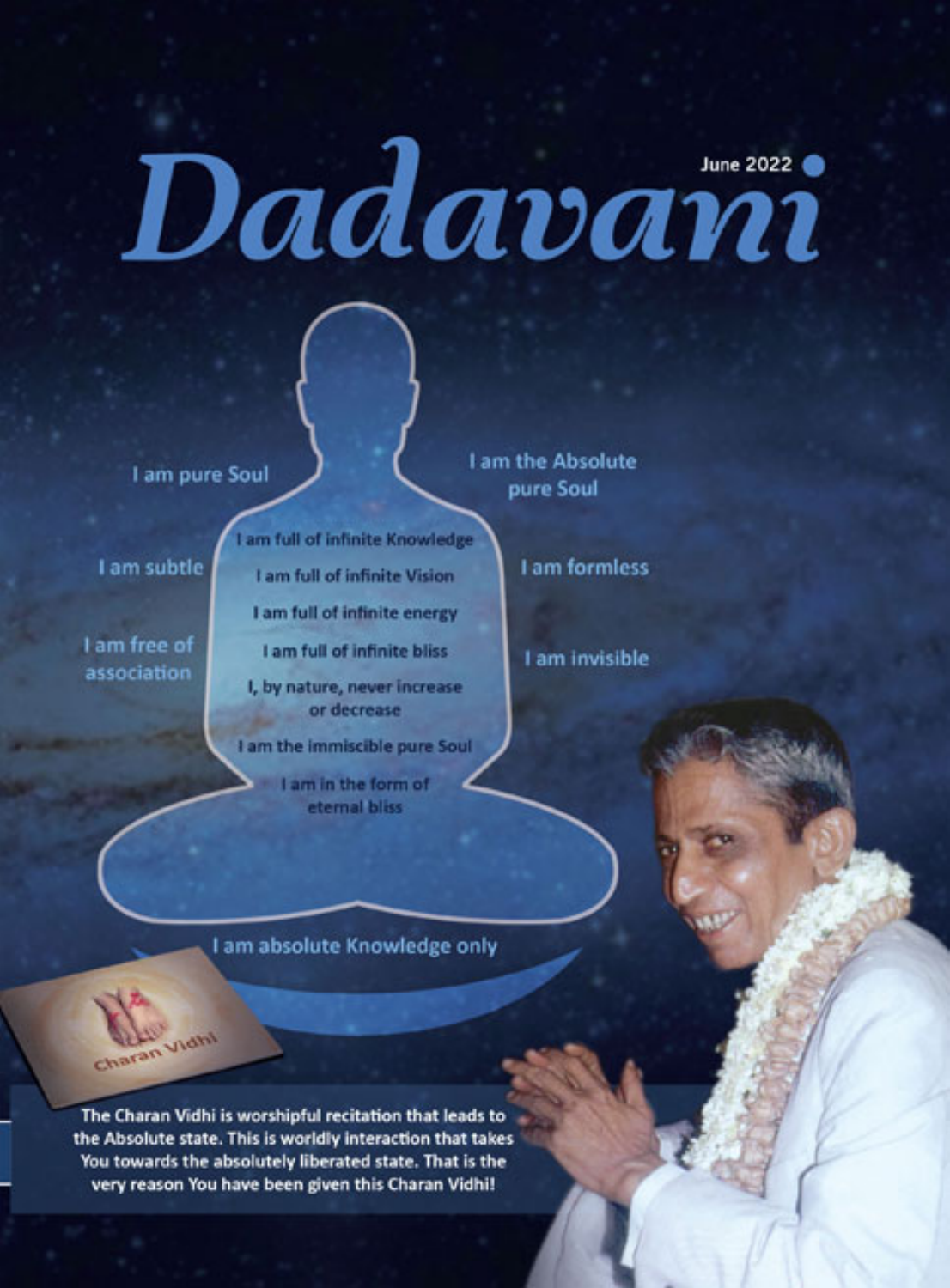

Delhi : Satsang - Gnan Vidhi : Dt. 15 to 17 April 2022



Bhopal: Satsang - Gnan Vidhi: Dt. 19 to 21 April 2022



Hyderabad: Satsang - Gnan Vidhi: Dt. 23 to 25 April 2022

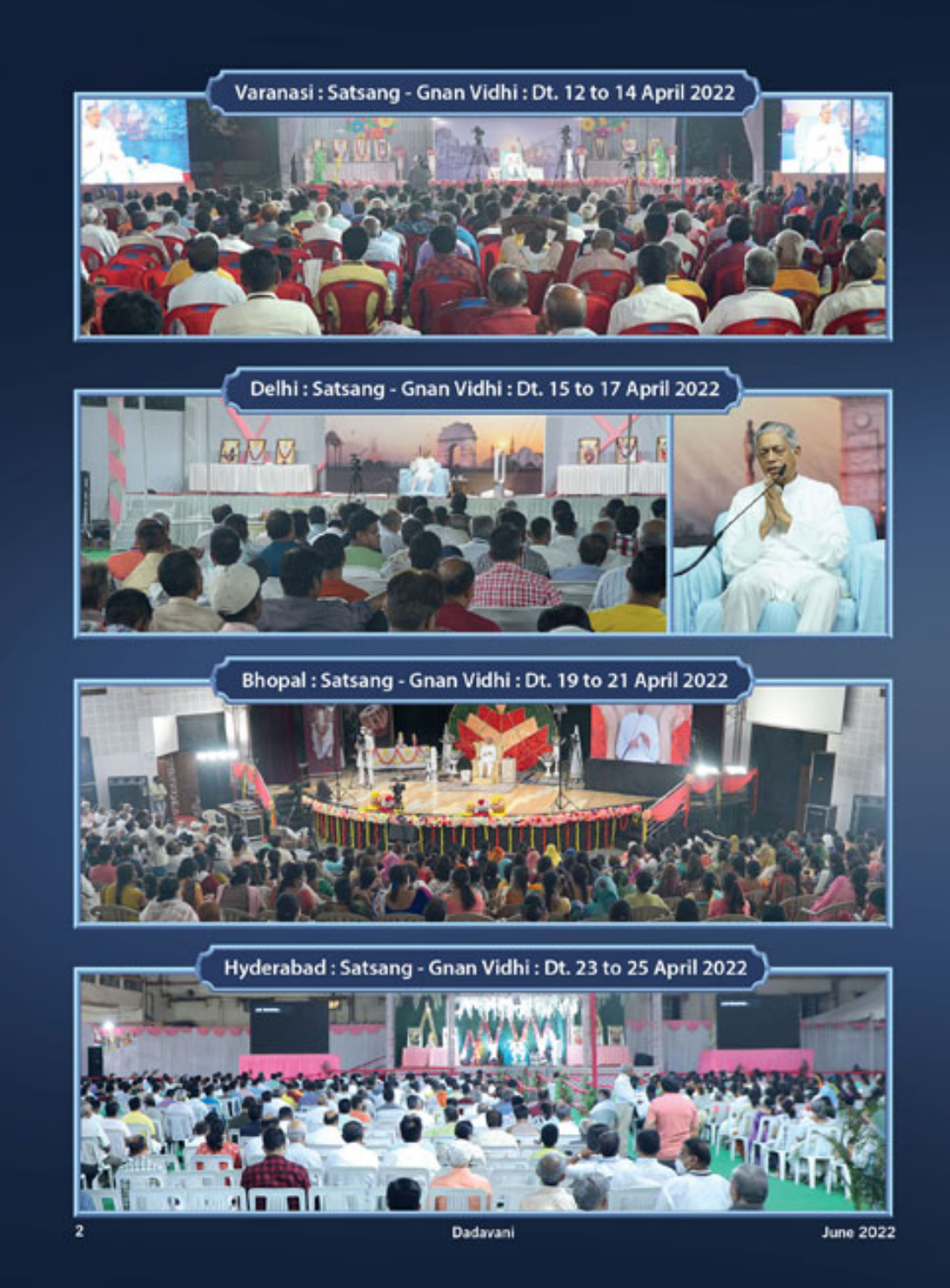### **The Importance of the Charan Vidhi After Attaining the Science of Separation**

### **EDITORIAL**

Through the *Akram Vignan* (step-less Science of Self-realization) of *Gnani Purush* (One who has realized the Self and is able to do the same for others) Dadashri, the invaluable experiment of the Science that separates the Self from the non-Self in order to attain Self-realization, has come about for humans of the current era of the time cycle. In this experiment, a line of demarcation is drawn between 'I' and 'mine' through the grace of Dada Bhagwan [the absolute Self manifest in Dadashri], and the conviction sets in that 'I am not Chandubhai; rather, I am indeed the pure Soul.' When one realizes the Self, *Gnan* (Knowledge of the Self) emerges up to a certain degree. Later, as the *jagruti* (awakened awareness) increases to the point where there is complete *bhaan* (experiential awareness), *keval Gnan* (absolute Knowledge) happens.

Upon attaining *Gnan*, all *mahatmas* (Self-realized Ones) do the *Nishchay-Vyavahaar Charan Vidhi* (The Vidhi for the Real and the Relative) daily. In the current edition, the right understanding and importance of doing the *Nishchay-Vyavahaar Charan Vidhi* with applied awareness as the Self, has been compiled here from Dadashri's speech. As the *Charan Vidhi* is recited devotedly with the understanding of the properties of the Self, the *avaran* (veils of ignorance over the Self) dissolve and One becomes that form [the Self]. Now, after attaining *Gnan*, our only goal is to experience the Real form of the Self (*Atma Swaroop*) as it is. To achieve that goal, live *satsang*  (spiritual discourse) and the presence of the *Gnani*, Dada's books, *samayik* (introspective analysis as the Self), the five *Agnas* (five directives that preserve the awareness as the Self in *Akram Vignan*) and the *Charan Vidhi* are all helpful.

Many of the sentences spoken in the *Gnan Vidhi* (the original scientific experiment for Selfrealization) are placed in the *Charan Vidhi* to become the Self. Through the statements of *Gnan*, which we recite as part of our daily routine while doing the *Charan Vidhi*, we get to know the intrinsic functional properties of the Self and the non-Self. And when there is a certain incident, such as some challenges in worldly life or physical pain, if each of the properties are recited with the *jagruti* of the pure Soul, then separation will be experienced and an extraordinary result will be experienced. If one does the *Charan Vidhi* daily, then he will get an elevated result. The protective 'fence' of the five *Agnas* has been placed so that this *Gnan* sustains, so that the 'seed' of *Gnan* is nurtured and the inherent nature of the Self starts to manifest. One can progress from that degree of *keval Gnan* to complete *keval Gnan*.

This *Charan Vidhi* is *vyavahaar siddhanu stavan*, meaning it is a worshipful recitation that leads to the Absolute state. The marvel of the *Charan Vidhi* is that while clearing worldly interactions with equanimity and remaining detached from them, and alongside, by recognizing One's Real form as the Self, worship of the state of the absolutely liberated Lords happens. It is a worldly interaction that takes us to the state of the Ones who have attained ultimate liberation; the *Charan Vidhi* has been given for this purpose. Thus, the *Charan Vidhi* is something that should definitely be done. The ardent prayer is that *mahatmas* understand the literal meaning of each and every word in the *Charan Vidhi*, and then the subtle meaning, and further, as the meaning continues to be uncovered, the ultimate meaning, and in turn, experience the uninterrupted state of *samadhi* (a blissful state that comes about when one becomes free from mental, physical, and externally-induced suffering).

**~ Jai Sat Chit Anand**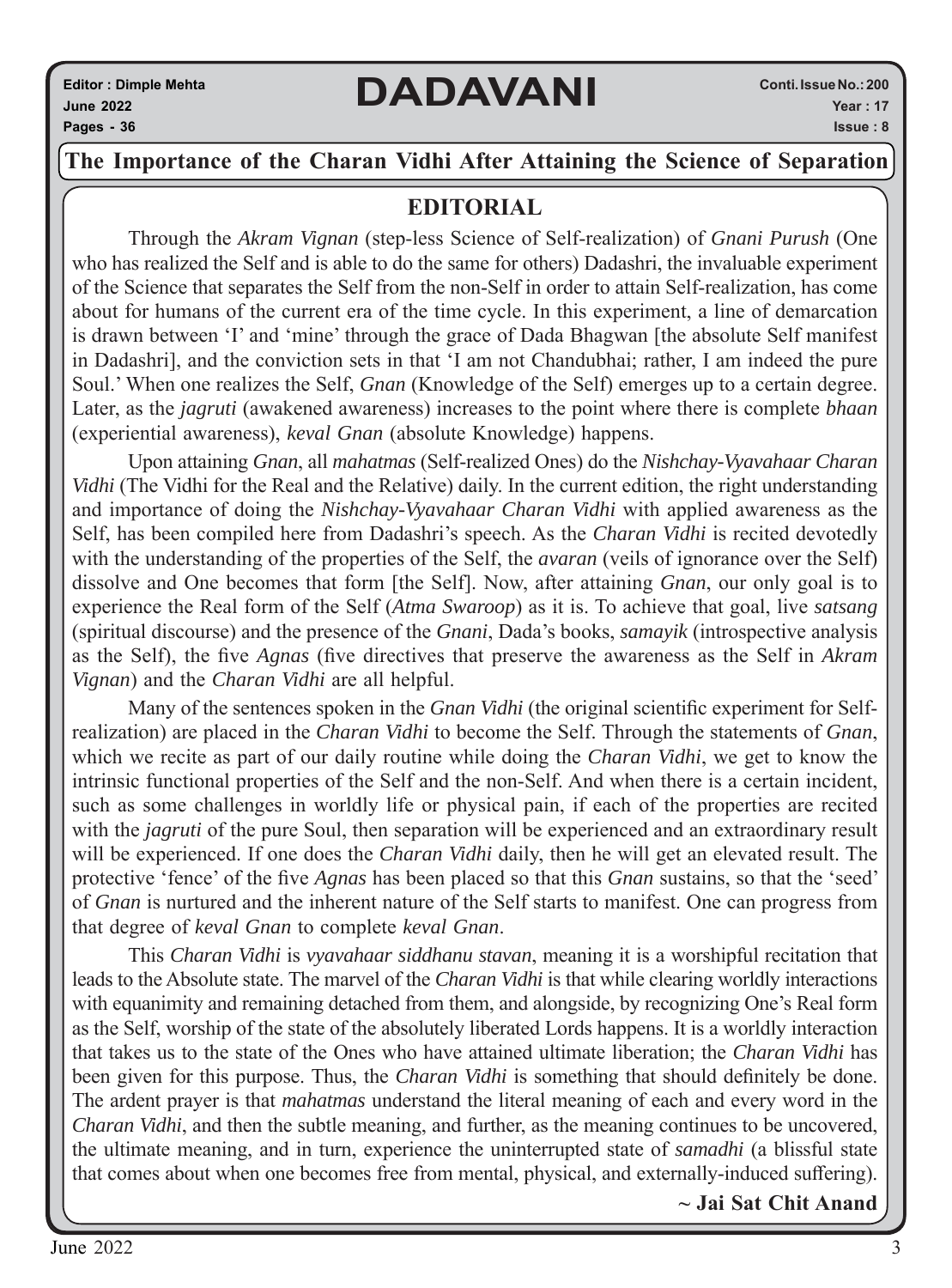### **The Importance of the Charan Vidhi After Attaining the Science of Separation**

*Dadashri has given detailed explanations for this Science in the Gujarati language and He has urged those who want to understand*  its depth fully, to learn Gujarati. While reading these English translations, if you feel there is any sort of contradiction, then it *is the mistake of the translators and the understanding of the matter should be clarified with the living Gnani.* 

*The term pure Soul is used by the Gnani Purush for the awakened Self, after the Gnan Vidhi. The word Self, with an uppercase 'S', refers to the awakened Self which is separate from the worldly-interacting self, which is written with a lowercase 's'. Similarly, the use of You or Your in the middle of a sentence, with an uppercase first letter, or 'You', 'Your' in single quotes at the beginning of the sentence, refers to the state of the awakened Self or Pragnya. Wherever the name 'Chandubhai' is used, the reader should substitute his or her name and read the matter accordingly.* 

*Also, note that the content in round brackets is translation of the word/s preceding the brackets. While the content in square brackets is intended to provide more clarity of the matter preceding the brackets, which is not present in the original Gujarati.* 

*Wherever Dadashri uses the term 'we', 'us', or 'our', He is referring to Himself, the Gnani Purush. The masculine third person pronoun 'he' and likewise the object pronoun 'him' have been used for the most part throughout the translation. Needless to say, 'he' includes 'she' and 'him' includes 'her'.*

*For reference, a glossary of all the Gujarati words is available on: http://www.dadabhagwan.org/books-media/glossary/. Please share any feedback about English Dadavani on engvani@dadabhagwan.org.*

# **The Gnan Vidhi: The Separation of the Non-Self and the Self**

**Questioner:** What is this *Gnan Vidhi*  of Yours?

**Dadashri:** The *Gnan Vidhi* separates the *pudgal* (the non-Self complex) and the Self (*Atma*)! It separates the pure Self (*shuddha Chetan*) and the *pudgal*.

**Questioner:** This is fine in theory, but I want to know about the process.

**Dadashri:** One does not have to give anything, one simply has to sit here and repeat exactly what is being spoken. [It is a two-hour experiment of Knowledge that leads to the realization of 'who am I'. For forty-eight minutes, one is asked to repeat sentences of the Science of separation (*bhed Vignan*), which separates the Self and the non-Self. All those who are present are to repeat these together. Subsequently, over the course of an hour, the five *Agnas* are explained in detail with examples, in which one is informed on how to conduct life from this point forward so that new karma do not get

charged, how karma bound in the past can be exhausted completely, and along with that, how the *laksh* (established awareness) of 'I am pure Soul' can always prevail.]

With the *Gnan* that 'we' give, the direct experience of the Self arises; that is referred to as *parmarth samkit*. With that, *Pragnya* (the direct light of the Self) emerges, so You can reach the top directly, You do not need to climb a ladder or steps for that.

When 'we' give You the Knowledge of the Self, 'we' establish *Pragnya* within You. Then, *Pragnya* alerts You each and every moment. No matter how difficult the circumstances that unfold for You, 'our' *Gnan* presents itself, 'our' speech presents itself, 'we' become present, and You come into awakened awareness (*jagruti*)! 'Our' *Akram Gnan* (Knowledge of the Self through the step-less path) is such that it keeps You aware each and every moment.

### **The Gnan Vidhi Makes One Attain Causal Absolute Knowledge**

**Questioner:** Have you created this *Gnan Vidhi*?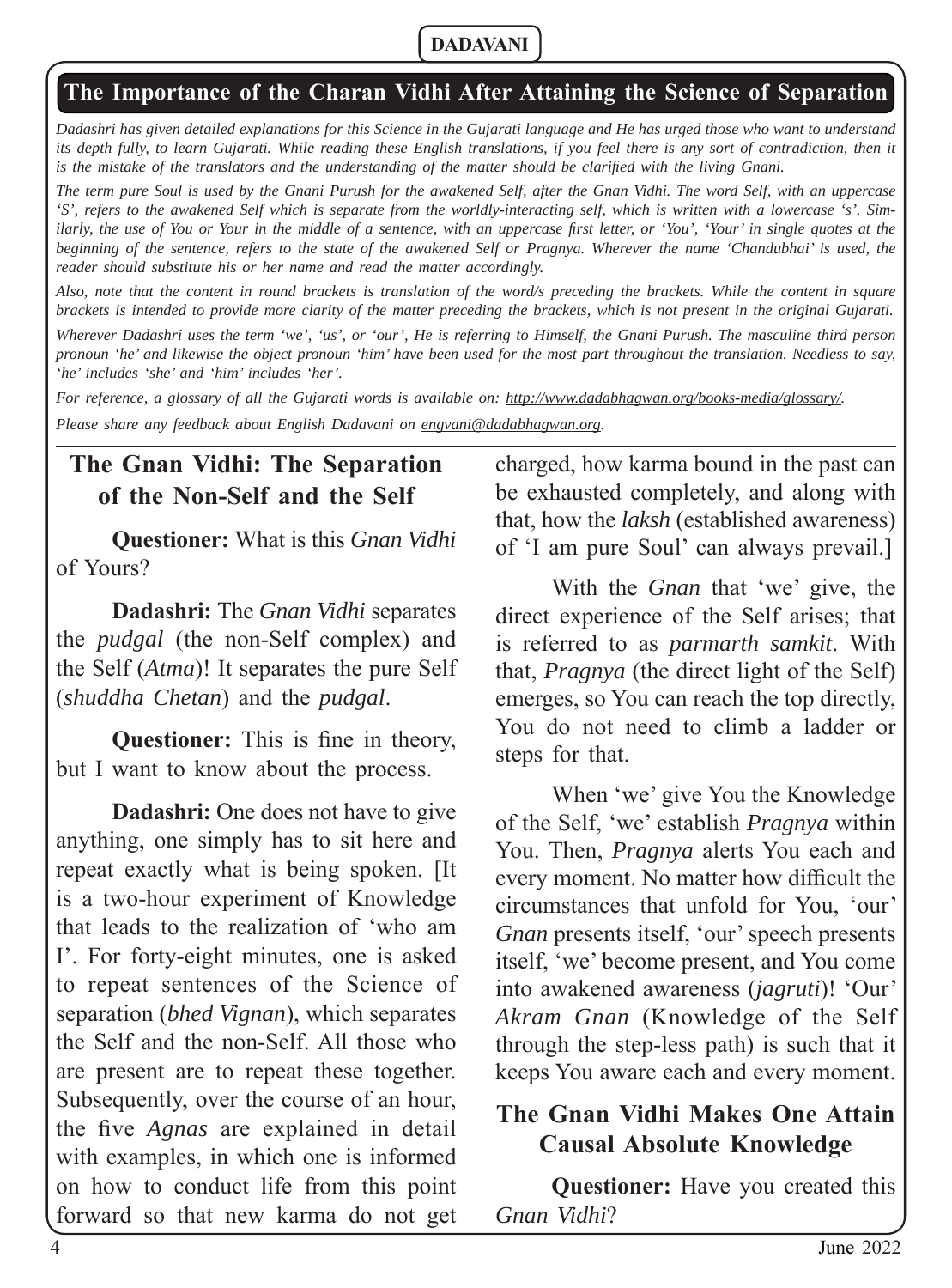**Dadashri:** It has come into fruition. This is 'our' spiritual energy (*aishwarya*) that has manifested.

**Questioner:** There is tremendous energy in this *Gnan Vidhi* of yours!

**Dadashri:** Yes, it is exact absolute Knowledge (*keval Gnan*)! The entire *Gnan Vidhi* is *keval Gnan*. And this is not my energy, the *aishwarya* (spiritual energies) has manifested. Spiritual energies that can give *moksha* (liberation) within two hours have manifested. Whoever attends Dada's *Gnan Vidhi* attains *Atma Gnan*  (Knowledge of the Self) and attains liberation (*moksha*). Otherwise, he would not attain that even over the course of a hundred thousand lifetimes.

These are actually spiritual energies of the original Self! Behold, these are spiritual energies! Otherwise, could *moksha* be attained in two hours? This is actually the grandeur of the original Self. 'We' have seen that Self; Its spiritual energies are endless!

Tremendous spiritual energies have manifested. Whatever is asked for is received here, however much is wanted, there is no limit to it in this world. Your readiness to ask for it is needed. These are considered very extensive spiritual energies. The entire view (*drashti*) of a human being changes within an hour.

This *Gnan* is *bhed Vignan* (the Science that separates the Self from the non-Self). It is Knowledge that is beyond *matignan* (knowledge that is obtained through the medium of the sense organs and the intellect), and one hundred percent *matignan* is considered *keval Gnan*. So, this is above ninety-six, at approximately ninety-seven percent, so it is considered *bhed Vignan*, and at one hundred percent, it is considered *keval Gnan*.

**Questioner:** So then can *bhed Gnan* (the Knowledge that separates the Self and the non-Self) be considered complete *Gnan*?

**Dadashri:** *Bhed Gnan* is itself complete *Gnan*, and that indeed is the window to *keval Gnan*! Therefore, absolute pure Knowledge (*shuddha Gnan*) is nothing other than the absolute Self (*Parmatma*).

That is why the Lord had said, "Know *Atma Gnan*." There isn't a vast diff erence between *Atma Gnan* and *keval Gnan*. To Know *Atma Gnan* is causal *keval Gnan*, and that other is *keval Gnan* that is in effect!

# **Upon Attaining Gnan, the Degrees of Absolute Knowledge Begin to Increase**

When You attain *Atma Gnan* here, partial *keval Gnan* is initially attained. Subsequently, those degrees gradually increase and eventually become complete.

A degree at a time, *moksha* will start happening; *moksha* does not happen on the spot. *Keval Gnan*, too, happens a little at a time, *keval Gnan* does not happen in full-fledge all at once. Thus, after 'we' give *Gnan*, a degree, two degrees increase; the degrees of *keval Gnan* undoubtedly emerge. That is considered partial *keval Gnan*.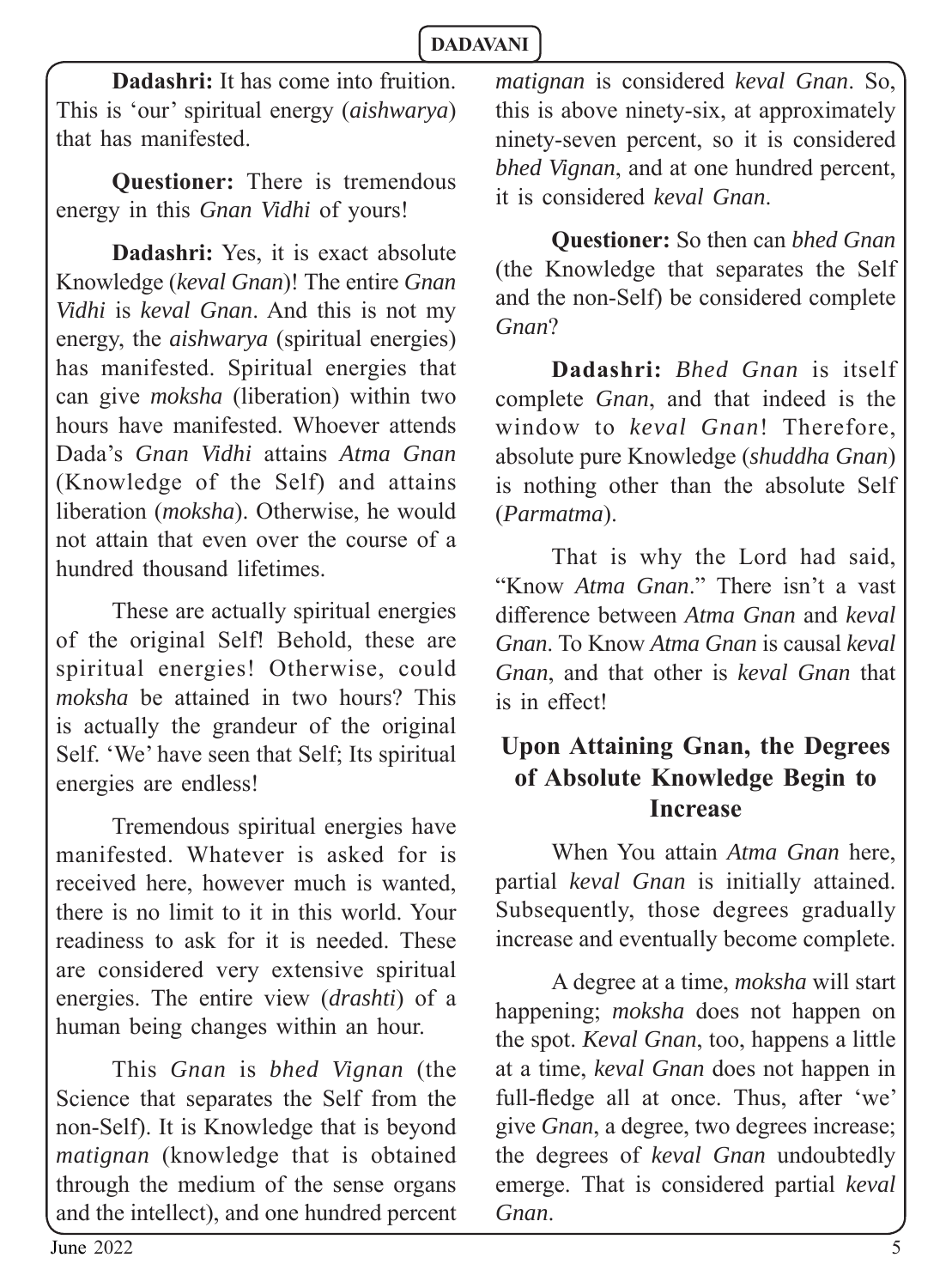The degree to which the inherent nature of the Self (*Atma Swabhaav*) manifests, *keval Gnan* manifests to that degree. After reaching a certain stage [after attaining the clear and distinct experience of the Self], it becomes complete. When the inherent nature of the Self manifests completely, it is referred to as *keval Gnan*  in totality. Meaning, it becomes Absolute. Absolute *keval Gnan* is the state as the absolute Self (*Parmatma*).

That partial *Gnan* is considered partial *keval Gnan*. Whether it is 356 degrees or 305 degrees, partial *keval Gnan* does emerge. I have attained the *keval Gnan* of 356 degrees; I am short by four degrees. And however much I can See [through the direct light of the Self], I can See that many degrees of *keval Gnan*.

**Questioner:** Is it possible for there to be partial *keval Gnan*?

**Dadashri:** Partial means that it is not actually *keval Gnan*. By calling it partial *Gnan*, we are showing people that this path is indeed going towards *keval Gnan*.

From the time You attain this *Gnan* and follow the *Agnas* (five directives that preserve the awareness as the Self in *Akram Vignan*), the degrees of *keval Gnan* begin to increase. Then [they increase by] two degrees, four degrees, in this way, when the 360 degrees are complete, *keval Gnan* happens. For me, it remains at 356 degrees. For You, the degrees will keep increasing and reach 356 degrees, won't they? To constantly remain in the awareness of the 'real viewpoint' and the 'relative viewpoint' is *keval Gnan*. When that awareness becomes complete

[in experience], *keval Gnan* manifests completely.

# **When Complete Awareness Manifests, Absolute Knowledge Is in the Conduct**

**Questioner:** So then, do we not attain complete *Gnan* through this *Gnan Vidhi*?

**Dadashri:** No, *bhaan* (awareness arising from the experience of the Self) takes place, not *Gnan*. The awareness [as the Self] that had gone away, that is the awareness One attains.

**Questioner:** Does that *bhaan* later result in *Gnan*?

**Dadashri:** It is happening; once the *bhaan* takes place, that's it, [One's spiritual] work is done!

**Questioner:** So does that mean it has come into *Gnan*?

**Dadashri:** Thereafter, however many miles one had gone in the wrong direction, when One backtracks that same number of miles, It has become complete.

**Questioner:** That is considered as *bhaan* arising, it is not considered *Gnan*. So then what is the difference between *bhaan*, *Darshan*, and *Gnan*?

**Dadashri:** *Bhaan* is something that is beyond *Darshan*. First comes *Darshan*, meaning the conviction (*pratiti*) is established that, 'What he is saying, I am indeed that [the Self]. I am not really Chandubhai.' Such conviction sets in for him, then he attains the *bhaan*. The *bhaan*  in its entirety happens later on for him.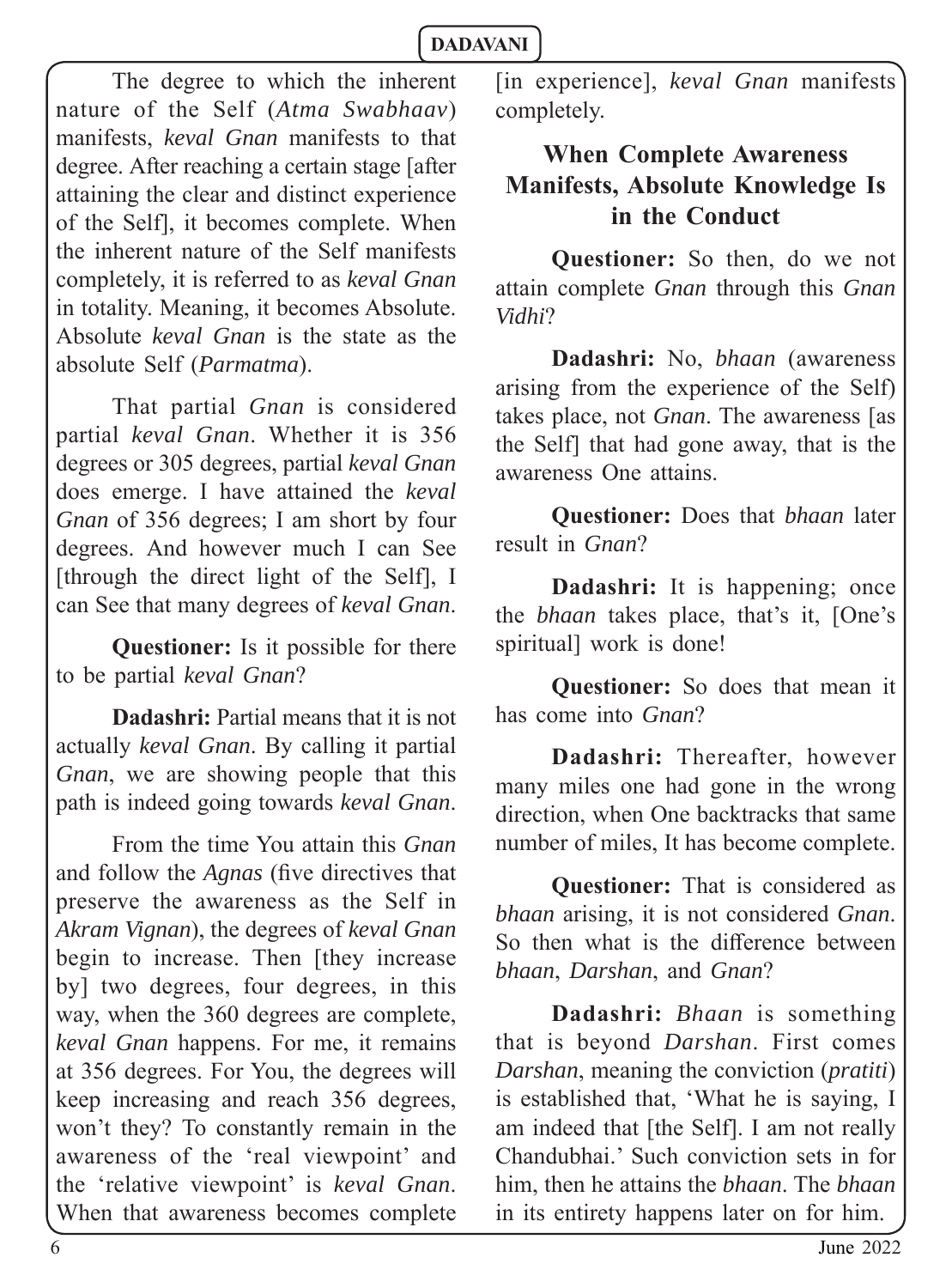**Questioner:** So after he gets the *bhaan*, does *Gnan* still remain beyond this?

**Dadashri:** That *bhaan* is itself the sign of *Gnan*. Each day, the *bhaan* becomes partial *Gnan*. As the experience (*anubhav*), the partial *Gnan* accumulates, that much *bhaan* happens. When *bhaan* manifests in completeness, it comes into the Conduct, and that Conduct is *keval Gnan*.

# **When There Is Complete Jagruti, Keval Gnan Manifests**

What is the meaning of this *Gnan*? *Jagruti*. Ours is the awareness of the Self (*Atma jagruti*) and the result of that is *keval Gnan*. The *jagruti* should remain constantly. It is not acceptable to have even a second's worth of *ajagruti* (lack of awakened awareness). Complete *jagruti* may not prevail, but a fraction of it is constantly present. When complete *jagruti* arises, it is considered *keval Gnan*; complete and constant! For You, incomplete and constant *jagruti* has begun.

**Questioner:** I did not understand this statement, 'Incomplete and constant *jagruti*.'

**Dadashri:** Meaning it is not *keval Gnan*; if it were complete, then it would be called *keval Gnan*. So now You have *Purusharth* (progress as the Self) left to do, as You have become the *Purush* (the Self). So, now, You do *Purusharth*. The extent to which You follow the *Agnas* is the extent to which the *jagruti* increases within, the state of completeness emerges. To whatever level the *jagruti* has reached, that is how close One has reached the Self.

The closer One reaches, that much more the light, that much illumination arises. When the *jagruti* eventually becomes complete, it is referred to as *keval Gnan*.

The *Gnan* that 'we' have given has come into Your *Darshan* (Vision; understanding). Now, as You sit with 'us', the *Gnan* will correspondingly continue to increase and *shuddha upayog* (pure applied awareness as the Self) will arise accordingly. However much *shuddha upayog* arises, there is that much *Gnan*. When complete *shuddha upayog* prevails constantly, that is called *keval Gnan*! Complete *shuddha upayog* is referred to as *keval Gnan*. From *shuddha upayog*, the seeds of *keval Gnan* have been sown, partial *keval Gnan* has arisen. It will take time for it to become complete, it depends upon the *Purusharth* of each individual. The One who remains in 'our' *Agnas* is considered to be [in] complete *shuddha upayog*.

# **Correctness Will Come Through the Agnas and Vidhi**

'You' still have to follow my *Agnas*. The extent to which You follow the *Agnas*, You become the form of *keval Gnan* to that extent.

These five sentences themselves are the exact means for attaining *keval Gnan*. When these means are used, *keval Gnan* will arise. This worldly life does not obstruct You. These five sentences and worldly life have nothing to do with each other.

If One prevails according to the Knowledge of the Self and the *Gnani*'*s*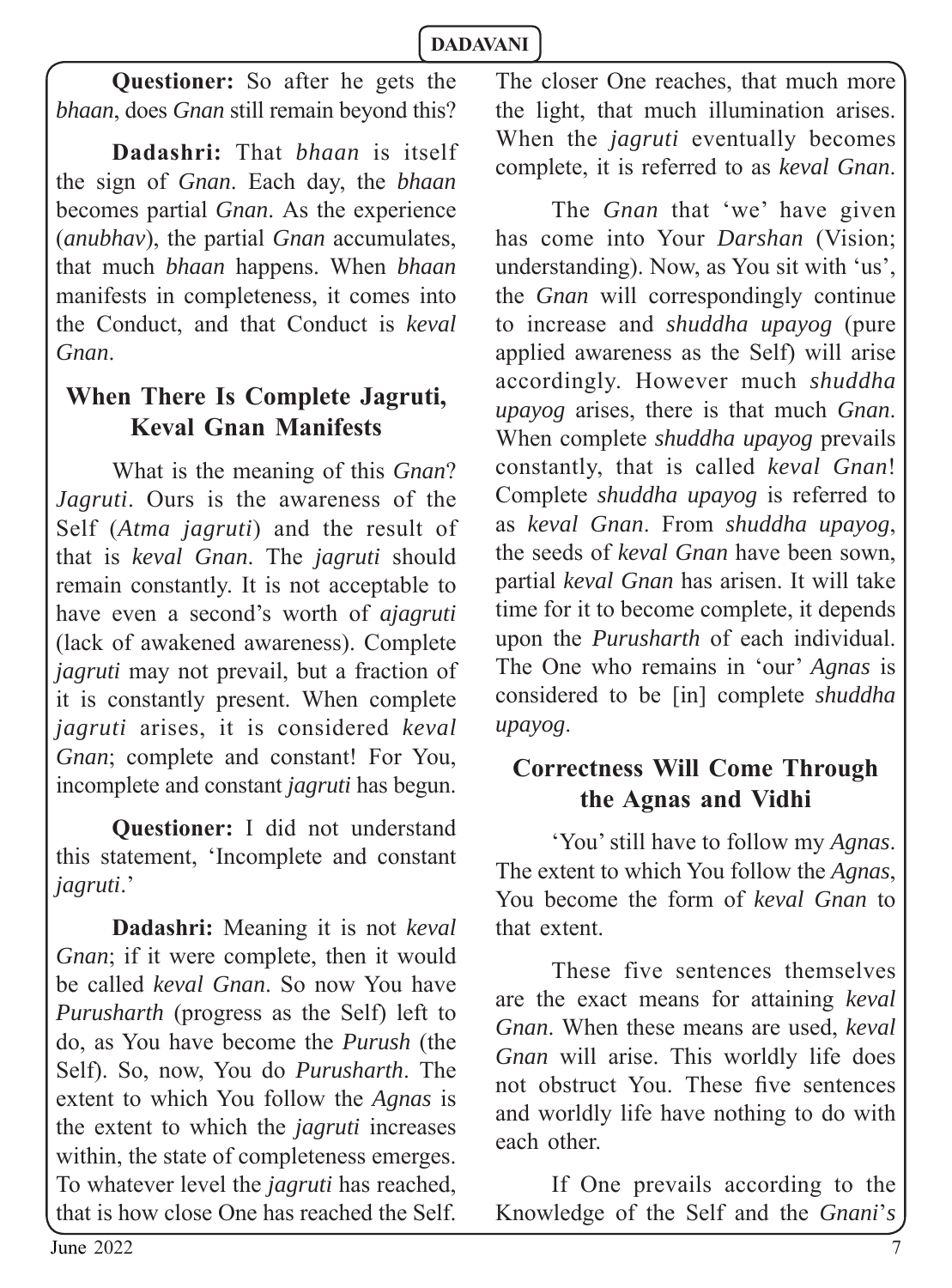*Agnas*, then *keval Gnan* will happen. After meeting the *Gnani*, attaining *keval Gnan* is not too far off. Otherwise, it is something that cannot be attained even after millions of years, after millions of lifetimes.

**Questioner:** I read in book of Krupaludev's [a *Gnani Purush*, also known as Shrimad Rajchandra] that if we do *satsang*, then *keval Gnan* is very close by.

**Dadashri:** That is true, what is written is correct. You should not rush to attain *keval Gnan*. Today, be in a hurry to ensure that *raudradhyan* (adverse internal state that hurts the self and others) and *aartadhyan* (adverse internal state that results in hurting the self) do not happen.

**Questioner:** Presently, we first have to do what is necessary, don't we?

**Dadashri:** *Keval Gnan* will come on its own. It does not need to be brought from anywhere.

**Questioner:** Dada, we are requesting you to reduce that burden.

**Dadashri:** That is fine. 'You' should not keep that burden; that [*niralamb* state] is going to come Your way automatically. As You follow these *Agnas*, that state will present itself on its own. 'We' should clearly tell you things as they are, shouldn't 'we'? Correctness should come, shouldn't it?

To follow the five *Agnas* and to come here to me, that is called *satsang* (spiritual discourse). What other *satsang*  will you do? 'You' should expose Yourself to, interpret, and thus understand the fi ve *Agnas*, You should maintain *jagruti*

towards the extent to which they are being followed and where they are not being followed. What other *satsang* will You do? And if you read the *Aptavani* (a series of fourteen major volumes of *Akram Vignan* compiled from Dadashri's speech), if you read other books of Dada's, then there is no problem with that. However, there should be no insistence on reading them. However, there should be insistence on reading the *Charan Vidhi* (spiritual booklet for *mahatmas* to sustain awareness after attaining *Gnan*). 'We' have said that it should be done once a day, but it actually ought to be done ten times in a day.

# **The Charan Vidhi Is an Ode to the Absolutely Liberated One**

**Questioner:** Dada, what benefit do we gain from doing the *Charan Vidhi*?

**Dadashri:** The *Charan Vidhi* is *vyavahaar Siddha stavan*. Meaning, it is a worshipful recitation that leads to the Absolute state. Thus, it is something that should most definitely be done.

**Questioner:** What does *vyavahaar Siddha stavan* mean?

**Dadashri:** Worshipful recitation that leads to the Absolute state. This is worldly interaction that takes You towards the absolutely liberated state. That is the very reason You have been given the *Charan Vidhi*!

Do you read it once daily?

**Questioner:** Yes, but the *Charan Vidhi* that we do, does that charge [karma] or is it discharge [karma]?

**Dadashri:** It charges [karma].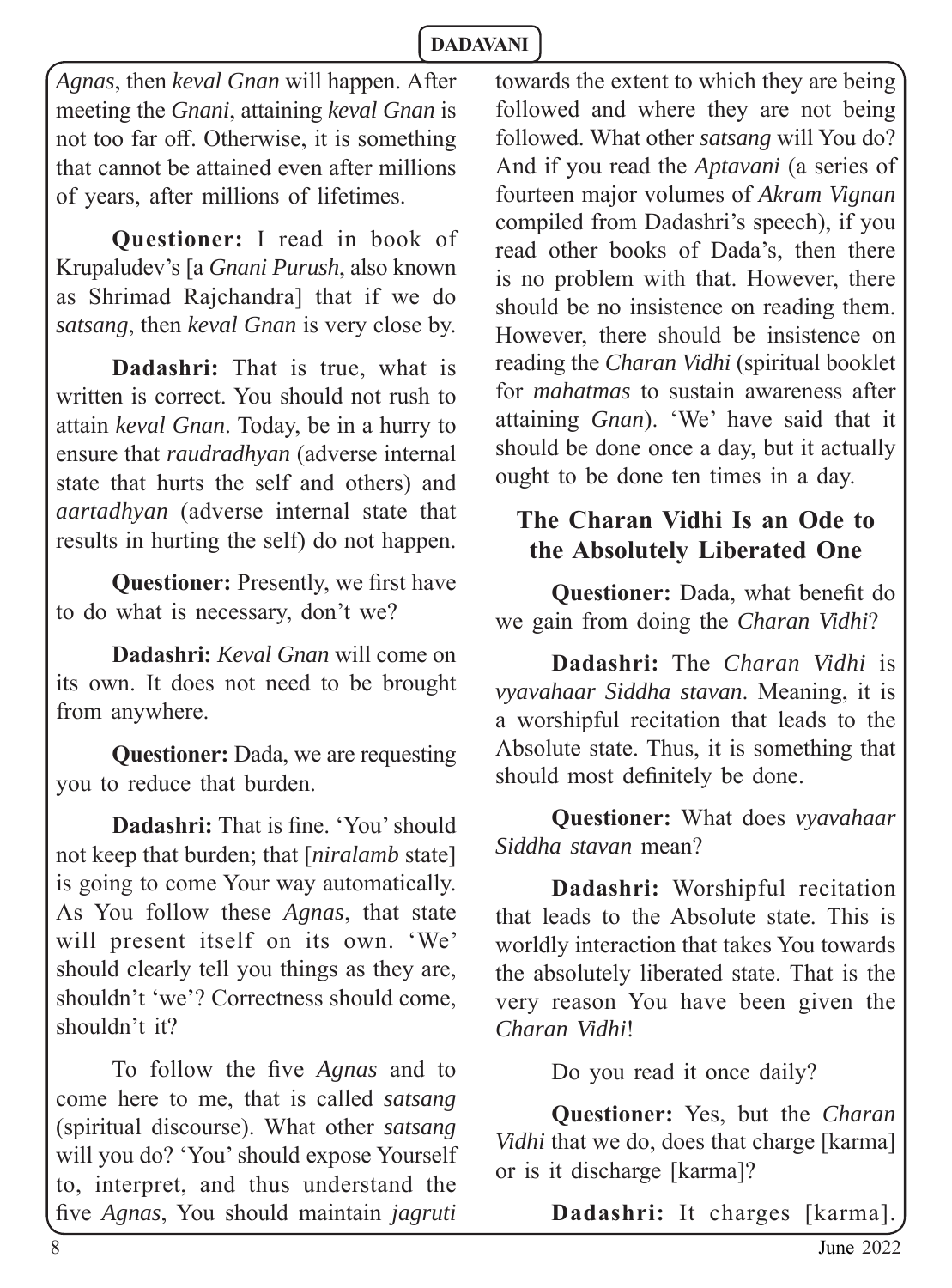Whenever we say, "It has to be done," that charges [karma], and that too, is something that is in the form of a special directive. Whereas everything else is discharge!

# **On the Akram Path, There Is Pure Nishchay and Vyavahar**

If You want to do what it takes to reach the ultimate state through the *Agnas* of the *Gnani Purush*, You can do so; such an opportunity will not arise again and again!

On a rare occasion, such a remarkable *Purush* (the One who is in the experience of the Self and is able to liberate others) manifests, and He has to speak for Himself! This Science of the *vitaraag* (absolutely detached) Lords is a very lofty discovery! What a deep meaning! It is infinitely profound! To draw the line of demarcation between the Real and the relative is not a task for anyone else besides the *Gnani Purush*, is it! This is actually a great wonder, it is the eleventh wonder of the world; otherwise, such a thing would not be possible in the world. Such a thing would never even be heard of!

So, this [the Self] has expressed fully within You; so it is possible for all the activities to happen. It is possible for all the activities of worldly life to be carried out as well as all the activities of the Self; both remain within the realm of their own activity, while remaining in the state of absolute detachment (*vitaraagata*), that is how this *Akram Vignan* is! This *Akram Vignan* is actually scientific! It is a Science! It is exact!

*Akram* means complete Science.

Nevertheless, it is with pure worldly interaction (*shuddha vyavahaar*). If there is no pure worldly interaction, then the *Nishchay* (the Self and its realm) does not exist. Pure worldly interaction means only interactions in which One remains in 'our' *Agnas*, there are no other interactions.

Where there is no pure worldly interaction, where there is no foundation of [that] interaction (*vyavahaar*) at all, there is no such thing as *Nishchay* (the Self) over there. If the *Nishchay* is pure, then the *vyavahaar* will quickly become pure. Otherwise, the *vyavahaar* will have to be purified while keeping the *Nishchay* in the attentive awareness (*laksh*).

What is *Akram Vignan*? It is pure *Nishchay* and pure *vyavahaar*. When can a path be considered *Akram*? It is one in which there is both, *vyavahaar* and *Nishchay*! Worldly life is like an ocean of ignorance! And one is born in this and dies in this! If one understands his own Real form as the Self (*Nishchay-Swaroop*) amidst this, then his [spiritual] work will be accomplished!

# **The Gross Meaning, Subtle Meaning, and Ultimate Meaning of the Gnani's Words**

**Questioner:** So these words are not as simple as they seem, there is a deep, hidden meaning in them.

**Dadashri:** Yes, all these words are full of meaning (*arth*). One should not derive meaning from them superficially. The ultimate meaning (*parmarth*) lies within. But it is when so many layers of ignorance are lifted that the ultimate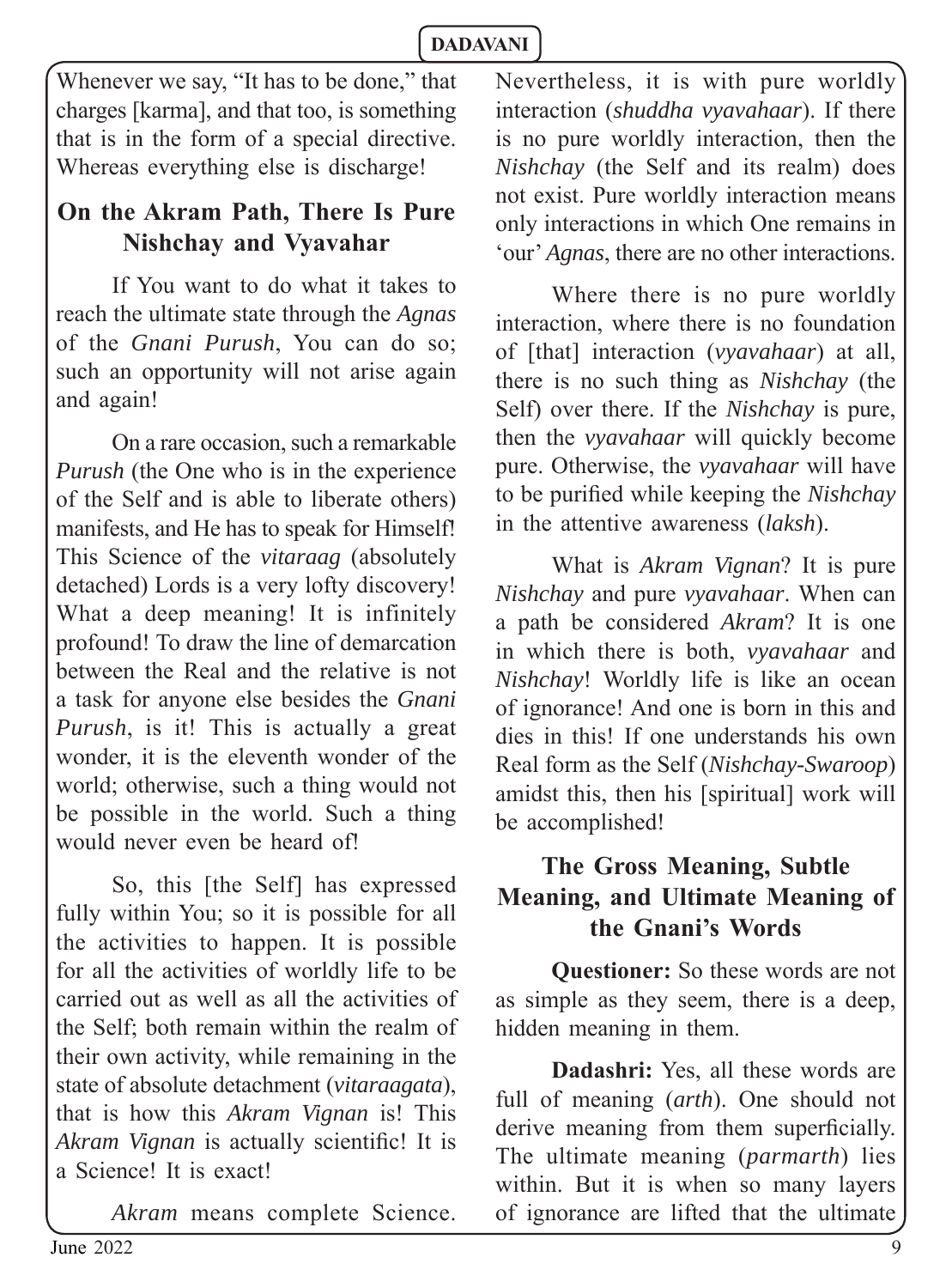meaning can be realized. As it is, people don't understand even the gross meaning, so when would they ever understand the ultimate meaning?

No one understands the subtle meaning (*bhaavarth*) of the words. The one who understands the subtle meaning of the words is referred to as an aspirant of liberation (*mumukshu*), and the One who understands the ultimate meaning of the words is referred to as a *Gnani*.

The scriptures are words; as the meaning of those words unveils gradually, further meanings are understood. Initially, the literal meaning of the words (*shabdaarth*) is attained. The meaning then progresses; the meaning unveils gradually to reach the ultimate meaning. The inner perspective (*drashti*) reaches that level.

Words are in the form of the ultimate meaning. However, people only understand the literal meaning. They don't understand the ultimate meaning, do they! At the most, how far are people capable of reaching? Up to the gross meaning. However, to reach the ultimate meaning is a very big deal. Those very same words contain the ultimate meaning. The final meaning, there is no other meaning beyond that, that is *parmarth*.

There is no other meaning beyond that. Whereas the people of this world keep trying to derive the meaning of the meaning, the meaning of that meaning, and the meaning of that meaning. There is no consideration of the ultimate meaning. The ultimate meaning is the final meaning. The absolute meaning, the absolute meaning of the meaning, that is *parmarth*.

# **Upon Reaching the Bottom Line, the Ultimate Meaning Is Found**

**Questioner:** I still don't understand the term *parmarth*.

**Dadashri:** What is the meaning and ultimate meaning of all the words in the world? It is the Self. The word *parmarth* is used in other places, but it is not used correctly. Besides the Self, there is nothing else that is *parmarth* in this world. However, people tend to use the term *parmarth* to refer to doing good for others without any self-interest. People ended up believing this without questioning it and started using it this way.

**Questioner:** To reach the ultimate meaning is called *Atmaarth* (for the Self).

**Dadashri:** When it is understood completely, that means it is the ultimate meaning. Thus, all these [sentences] should be repeated over and over again. When layers upon layers are uncovered of the meaning, even then, it is the gross meaning. When the final layer is uncovered, it is the ultimate meaning.

As far as the ultimate meaning goes, as the *Gnani Purush* keeps uncovering the surface layers of the meaning, when the meaning eventually converts into the ultimate meaning, that is the truth. It is from the meaning itself that the ultimate meaning is derived, however, people do not understand that meaning. The layers keep getting uncovered until the ultimate meaning is derived. And the speech of the *Gnani Purush* is entirely on the ultimate meaning.

*Parmarth* means that there is nothing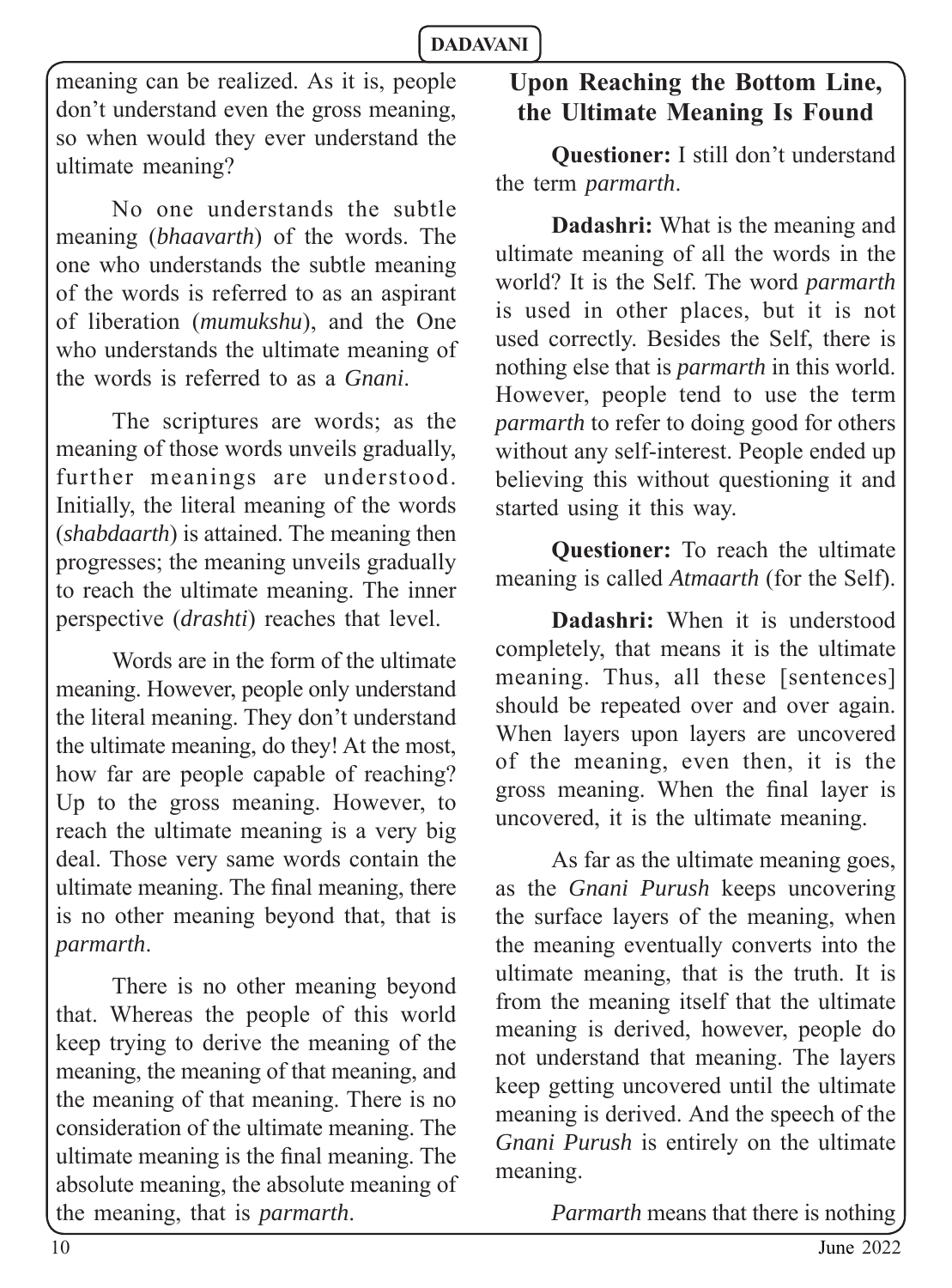further to be known, the absolute meaning of the meaning. Of all these meanings, when the ultimate meaning is attained, then the final one is attained, [it has reached the] full stop [period]. The Self is referred to as *parmarth*. That is why Krupaludev has used the term *parmarth samkit* (permanent conviction of the right belief that 'I am pure Soul').

If you have feelings of awe for the *Gnani's* statements, then You will become the absolute Self (*Parmatma*)! Have feelings of awe for the *Gnani's* statements. Those statements, oh my! They are formed with so many meanings, and there is so much [subtle meaning] in them! Are those statements considered to be ordinary? At least say one or two or four such statements.

What did the Lord say? "When you don't understand the gross meaning of this knowledge, then when will you understand its ultimate meaning?" The Self is in the form of *parmarth*. When one derives the meaning of the meaning, and the meaning of that meaning, when one ultimately comes to the bottom line, then he discovers the ultimate meaning: the Self.

When the meaning converts to the ultimate meaning, it is referred to as *keval Gnan*. After this, no further meaning remains, that is called *parmarth*.

# **Samyak Gnan Is Encompassed in the Charan Vidhi**

In the *Charan Vidhi*, it is written what the Self is and what the non-Self is; that is all *samyak Gnan* (Knowledge

that takes one towards the Real). That *samyak Gnan* should prevail within You, that both are distinctly separate, 'This is an effect of the non-Self (*parparinati*) and this is an effect of the Self (*Swaparinati*).' What is written in the *Charan Vidhi* is to show the internal state. Based on that, it is possible to know the effects, as to which [element] this effect belongs to! That is called *samyak Gnan*.

**Questioner:** And what is *Swaparinati*?

**Dadashri:** *Swaparinati* means to believe the *pudgal's* effects to be *parparinaam* (effects of the non-Self) and to believe One's own effects to be of the Self, that is *Swaparinati*.

In whatever is happening, to say 'I am doing it' is *parparinati*. 'In whatever is happening, I am not doing it'; that is *nijparinati*. The state of doership is considered *parparinati* and where there is no *parparinati*, there is *swaparinati*.

When 'we' give this *Gnan*, *parparinati* stops. 'You' are moving towards *Swaparinati*. First, one attains the conviction of the Self through the grace of the *Gnani Purush*. Then, the conviction keeps increasing and reaches complete *Darshan*. This *Akram Gnan* is such that it can lead one to complete *Darshan*. Subsequently, *Swaparinati* commences. When the *Purusharth* of the Self activates, when the natural *Purusharth* of the Self activates, when One becomes the Self, *Swaparinati* emerges. *Swaparinati* is beyond the relative world. It is something that is not seen or heard of in the relative world!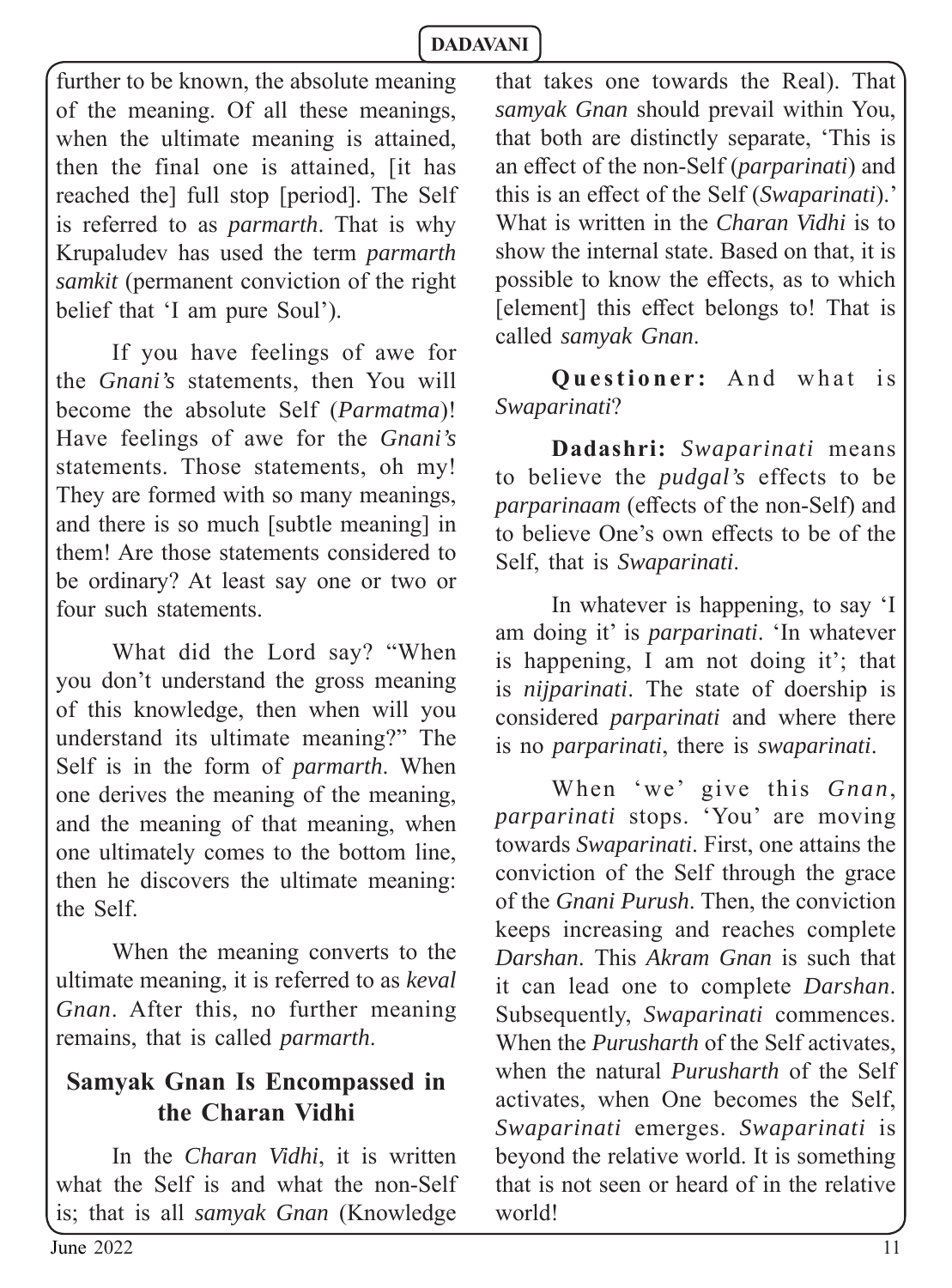The One who does not like these external effects of the non-Self, finds them useless, and does not consider them to be His *Swaparinaam* (effects as the Self), that indeed is the presence of the Self; that is *Swaparinati*.

'You' should understand, 'Which eternal element is this an effect of, is it of the non-Self or of the Self?' The moment You engage with them, the effect of the non-Self (*parparinaam*) and the effect of the Self (*Swaparinaam*) should separate.

**Questioner:** Dada, why do we do *vidhi* (silent auspicious blessings performed by the *Gnani* for the salvation of the *mahatma*) at Your feet?

**Dadashri:** This *vidhi* at Dada's feet (*charane vidhi*) separates the Self from the non-Self within, and inner bliss, bliss that comes on its own, arises. All the weaknesses go away. There is tremendous energy at the feet of the *Gnani*!

# **After Attaining the State as the Pure Soul, the Properties Manifest**

**Questioner:** Now, in the *Charan Vidhi*, when we say, "I am pure Soul" and "I am full of infinite Knowledge," what does all of that fall under?

**Dadashri:** The *Charan Vidhi* falls under the side of the Self.

While doing *vidhi*, You say, "I am pure Soul." So then should You protect the Self or the other side [the relative self]? 'You' do say, "I am pure Soul," so You want to remain in that very state, don't You? For that, the ego will have to be cleansed. When You put forth great effort and have a firm resolve, it will certainly be cleansed.

If a person from a lower social class has been made king, and after sitting on the throne, if he says, "I am from a lower social class," then how would that appear? After attaining the state as the pure Soul, nothing else remains for You.

If a man who has just been released from prison becomes a prime minister, he will not forget that he is prime minister, whether it is day or night, will he? He will not forget that; thus, he will not neglect his duties either. If someone asks him a question, then he will indeed give the answer with the understanding, 'I am the Prime Minister.' Thus, because You have become the pure Soul, You should give the answer with the understanding, '[I am] pure Soul.' Whatever you have become, it is of that form [the Self]; understand this. The unfolding of karma may be forceful on the outside; that is a different matter. It may be forceful even for the prime minister. Due to the unfolding of karma, someone may throw a brick or hurl abuses at him. Even he faces the effects of the unfolding karma; however, he fulfills his duty as the prime minister. Similarly, You have to fulfill Your duty as the pure Soul. In doing so, you will not entirely forget that 'I am Chandubhai.' Do you think that forgetting this is viable? Everything indeed remains in the attentive awareness (*laksh*), doesn't it!

As long as [the belief that] 'I am Chandubhai' remains, everything tastes 'bitter'; but for You, all of this has turned into 'nectar'. Respect and insult, bitterness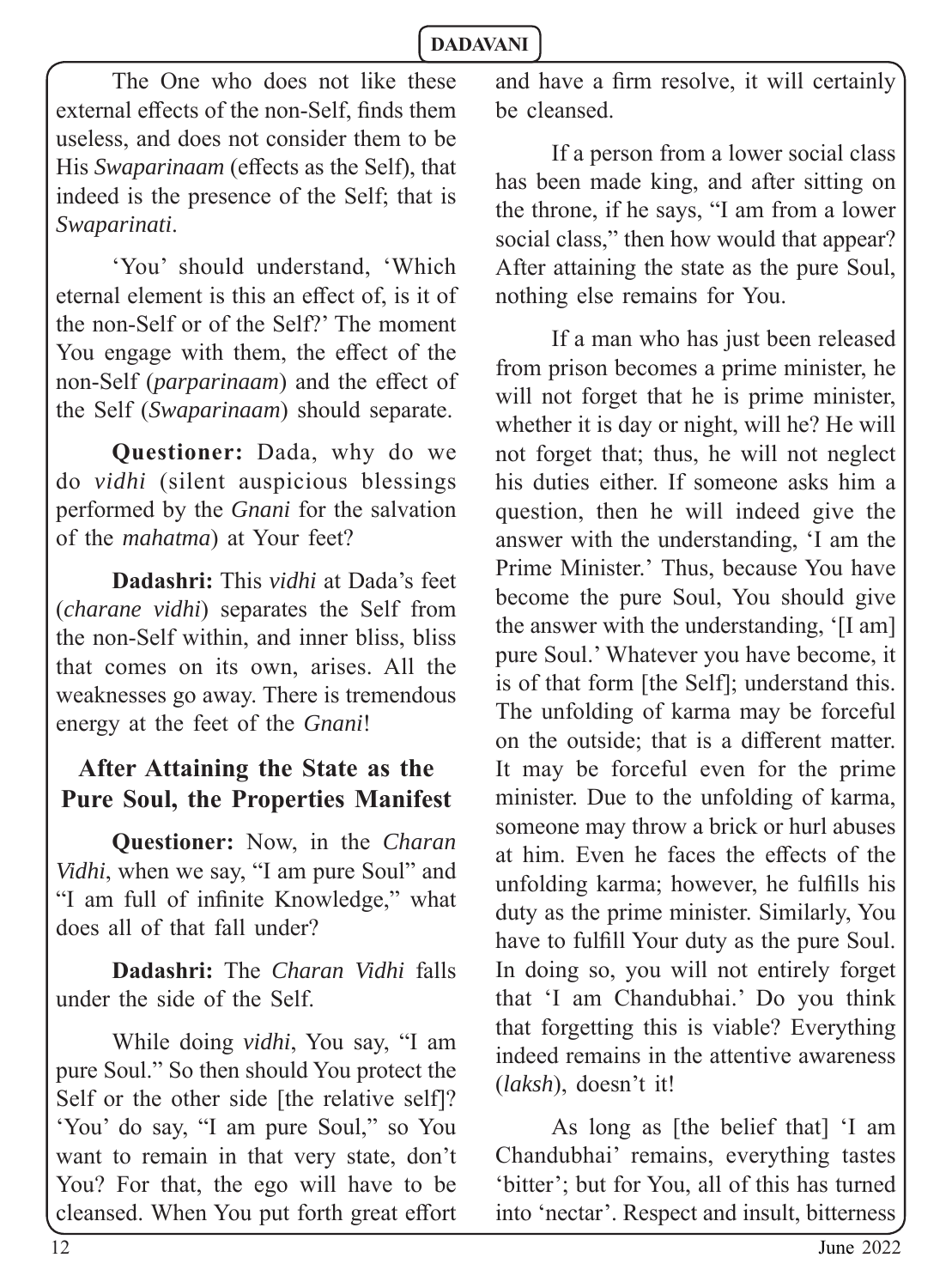and sweetness; these are all dualities. These no longer apply to You. 'You' are beyond duality. That is certainly why 'we' are doing these *satsangs*!

This pure Soul that 'we' have given you is the first step. There is much more beyond that. Thereafter, the state as the pure Soul, along with its properties, will manifest!

# **Increased Separation Prevails Through the Charan Vidhi**

**Questioner:** If we keep reciting the *Charan Vidhi*, then we will continue to know the intrinsic functional properties (*gunadharma*) of the Self and the non-Self.

### **Dadashri:** Yes...

**Questioner:** So, whenever some situation arises, when a difficult situation arises, then I Know that I am separate. Is it okay to keep reciting these intrinsic properties [of the Self in order to maintain this separation]?

**Dadashri:** The fact is, when a person does the *Charan Vidhi*, he feels greater separation. However, for a person who has never said the *Charan Vidhi* but has attained the Self, he will remain separate during the time of illness. That is when he will Know 'I am separate.' This is the inherent nature of the Self. The effect of becoming engrossed does not arise in this. Whereas a person who does it [*Charan Vidhi*] daily will yield more result, a better result. However, for the person who does nothing, he remains separate only during the time of illness. This *Gnan* has been given and the separation has happened,

but it is experienced only during the time of illness. The separation is definitely there, but what is the need to say such things? With the discharging effects that come forth, suffocation arises within, so by saying all of this, it swiftly departs. Thereafter, it all remains clear.

### **Let's Recognize the Properties and Inherent Nature of the Self**

**Questioner:** Dada, how can the properties (*guna*) of the Self be experienced?

**Dadashri:** 'You' do experience the properties of the Self after attaining *Gnan*, don't You?

**Questioner:** Yes, yes. So which property is it, precisely?

**Dadashri:** It is the property of *niraakulta* (a state that is free of uneasiness and agitation). There is neither uneasiness nor agitation. One-eighth part of the property called *niraakulta*, which is a property of the absolutely liberated Ones, prevails here. [It is] *Niraakulta*! Then there's infinite Knowledge; nothing will perplex You. The *Gnan* will present itself and inform You. [Then there's] Infinite *Darshan*, nothing will cause You any difficulty. At that time, understanding arises and clears [the confusion]. [Then there's] Infinite energy *(anant shakti)*; no matter how grave a situation, You come out of it with equanimity, without giving rise to any worries.

**Questioner:** After attaining *Gnan*, how can I maintain more *dhyan* (meditation; focus) on the properties of the Self?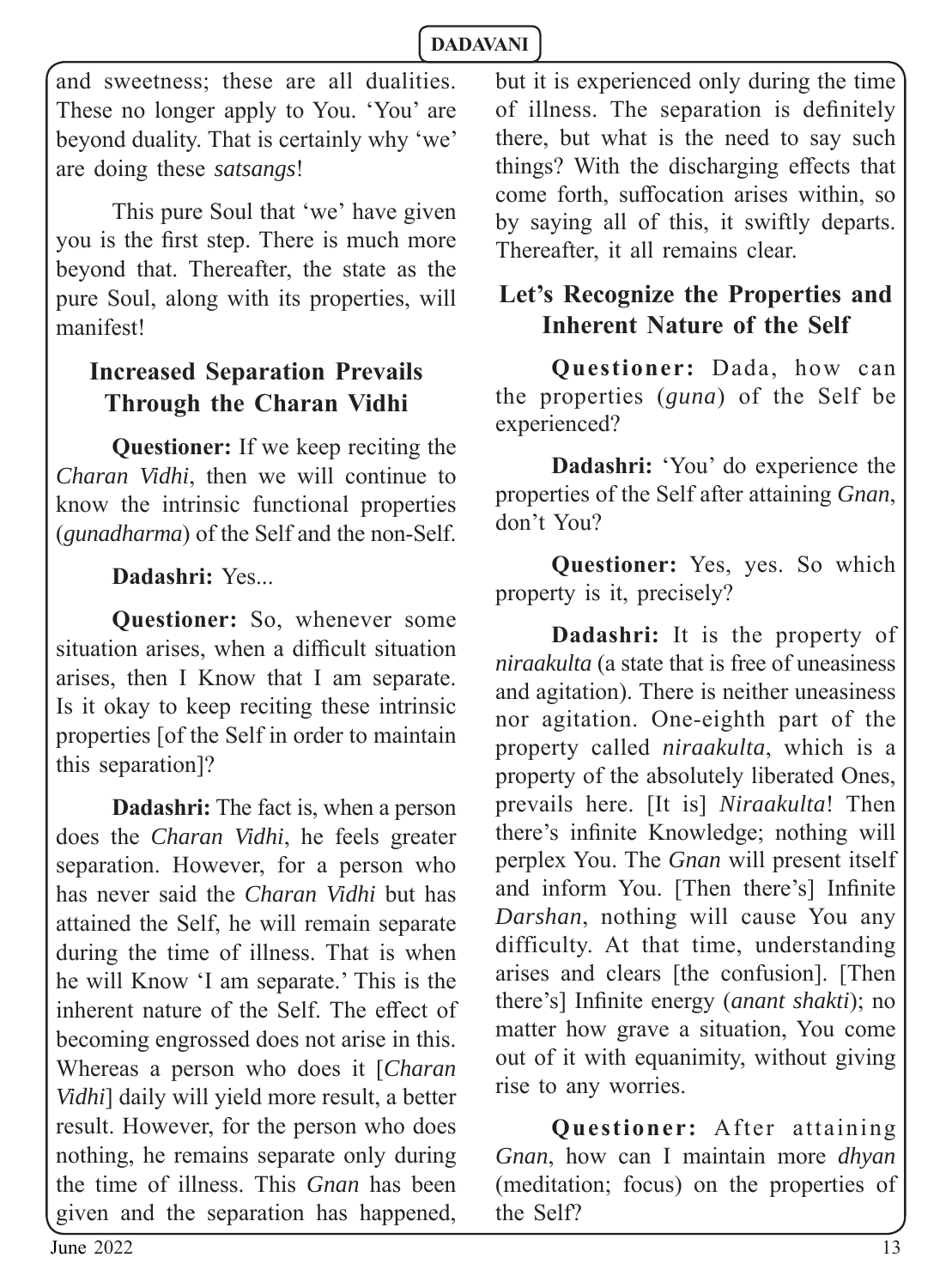**Dadashri:** 'You' have become the Self, but if You maintain *dhyan* on Your own properties of infinite Knowledge, infinite Vision, infinite Conduct, infinite bliss, if You maintain *dhyan* on all these properties, if You remain in accordance with that goal (*dhyeya*), if [the statements pertaining to the properties of the Self are] recited, then *dhyan* will arise.

**Questioner:** What does the *Swabhaav* of the Self mean?

**Dadashri:** The *Swabhaav* of the Self; *bhaav* means existence (*astitva*). *Swabhaav* means existence as the Self. So to See and Know is Its *Swabhaav*. And what is the result of that? Nothing but eternal bliss (*parmanand*)! They all exist together; to See, to Know, and eternal bliss. The *Swabhaav* of the Self is indeed such that it gives result as soon as it is Known.

# **In Interim Phases of the Lunar Cycle, It Is a Property, In the Full Moon, It Is Swabhaav**

**Questioner:** Infinite Vision, infinite energy; these are all properties of the Self and 'I am pure Soul in my own *Swabhaav*  as the Self'; so what is the difference between *Swabhaav* and *guna* (property)?

**Dadashri:** The properties have to be said individually, whereas with *Swabhaav*, all [the properties] are encompassed.

**Questioner:** But Dada, I did not understand that. You mentioned that the *Swabhaav* and properties are to be said, but what does property refer to and what does *Swabhaav* refer to?

**Dadashri:** The properties can be said individually, not collectively. Collectively, they are considered *Swabhaav*. Two properties may have arisen, and a third may not have; until then, it cannot be considered *Swabhaav*. When is it considered *Swabhaav*? In the full state. *Swabhaav* means the full state. Therefore, when all the properties are fulfilled, it is considered *Swabhaav*. Nevertheless, if you want to mention its properties, then you can do so. If you want to refer to them individually, then they are referred to as properties, and if you want to refer to them collectively, then it is considered *Swabhaav*.

**Questioner:** Suppose a certain property becomes full-fledged within a person, for example, infinite Knowledge (*anant Gnan*). Then all the rest will indeed follow, won't they, Dada?

**Dadashri:** No, they all have to be there. When there are only one or two properties, One is not considered to be in *Swabhaav*.

On the thirteenth day of the lunar cycle, it is considered to be a property, on the fourteenth day of the lunar cycle, it is considered to be a property, and when it is the full moon it is not considered to be a property, it is considered to be *Swabhaav*. It cannot be called *Swabhaav* on the fourteenth day of the lunar cycle. On the day of the full moon, it is called *Swabhaav*; it can be said that the moon has come into its *Swabhaav*. Then if you do not say that it is the fourteenth day or the thirteenth day, then it will do, and if you do say that, then it will not do.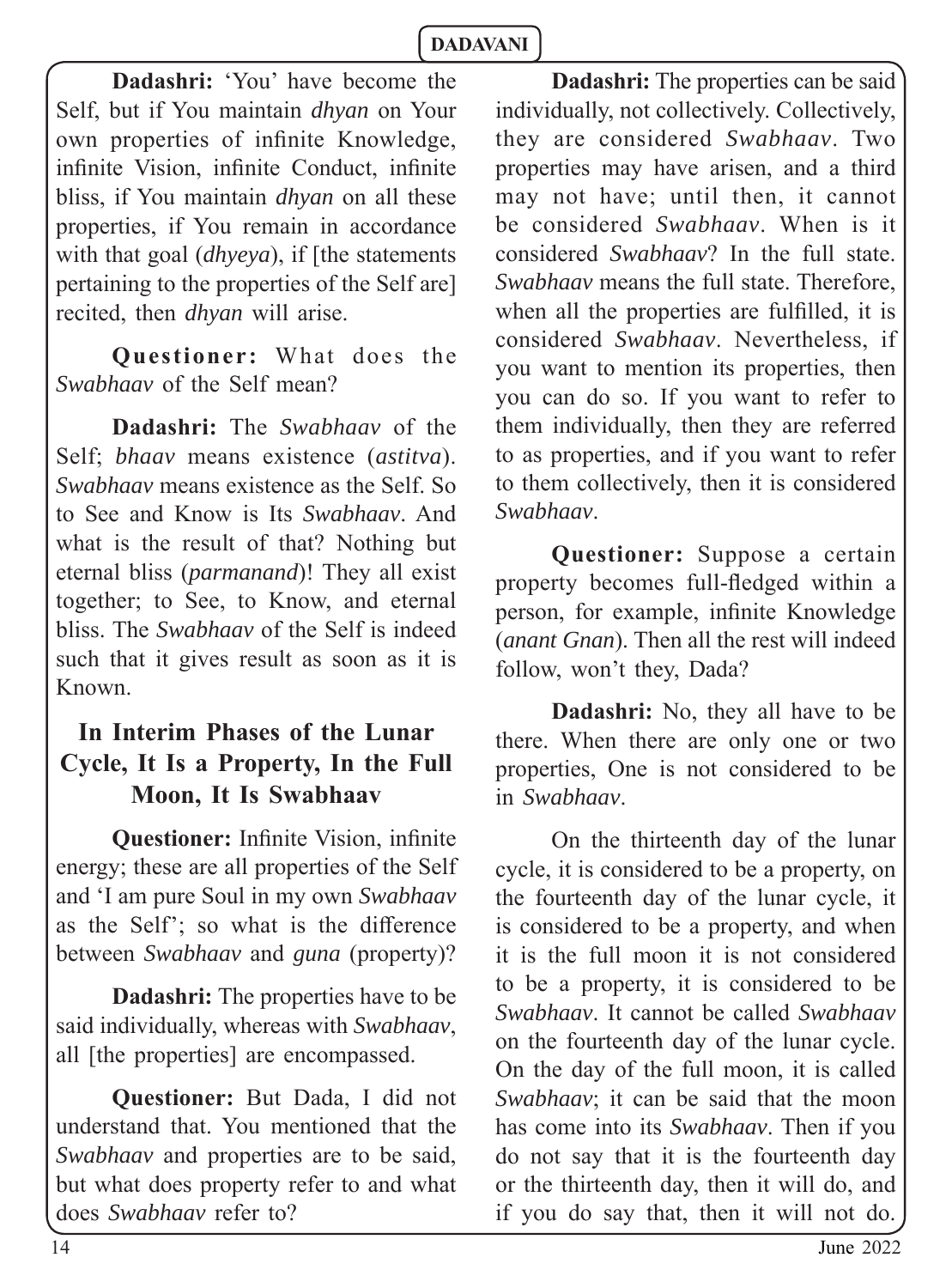People will not accept that, will they! This is because it [the full moon] is considered its *Swabhaav*.

# **My-Ness Only for the Properties of the Self**

**Questioner:** You said to recite the properties of the Self; I want to understand more about that.

**Dadashri:** There is nothing in this world for which it is worth having 'myness' (*mamta*). I am telling you to Know the Self, and the Self is indeed Yours [Your Real form]. And You should have 'my-ness' towards Its properties: I am full of infinite Knowledge, I am full of infinite Vision, I am full of infinite energy, I am the source of infinite bliss (*sukh*), I can never be hurt nor do I ever hurt anyone (*avyabaadh*), I am formless (*amurt*), I am subtle (*sookshma*), I never increase or decrease (*agurulaghu*), I am immiscible (*tankotkirna*). How many properties It has! That is its *mamatva* (natural my-ness).

**Questioner:** The my-ness of the Self?

**Dadashri:** Yes, [when you say,] "My properties," there is no *mamatva*, but when you say, "I am this," then where [else] will this my-ness go? It will go indeed there, with It [the Self]. And then if One is going to *moksha*, then even that will go away, as just one form! Thereafter, there is no longer any need to even say, "I am pure Soul."

**Questioner:** If One does *dhyan* on the intrinsic functional properties (*gunadharma*) of the Self, such as infinite Knowledge and infinite Vision, then can they be attained?

**Dadashri:** They can, they definitely can. However many properties of the Self One has Known, if he does *dhyan* on them, then that many will be attained.

The *Gnan* that 'we' give you, 'we' give it in such a way that [I am] the mind, speech, and body never comes into your memory. Along with 'I am pure Soul,' if You recite each of the properties one after another, then it will give rise to tremendous result. For example, 'I am pure Soul, I can never be hurt nor do I ever hurt anyone, I am full of infinite Knowledge, I am full of infinite Vision, I am full of infinite Conduct, I am not connected with any activity (*akriya*), I am steady (*adol*), I am immortal (*amar*).'

# The Self Is a Wish-Fulfilling Gem, **It Becomes Whatever It Envisions**

**Questioner:** "I am full of infinite energy, I am full of infinite Vision, I am full of infinite Knowledge, I am the abode of infinite bliss"; when we say this internally, then from where do those energies arise? How can I increase them?

**Dadashri:** If you say, "I am the abode of infinite misery," then you will become miserable. If you say, "I am the abode of infinite bliss," then you will become blissful. The self is a wishfulfilling gem. It becomes whatever it envisions. [If you say,] "I am full of infinite Knowledge," then all the Knowledge will be illuminated. "I am the abode of infinite bliss." If there is confirmation that One is full of all happiness, then that is referred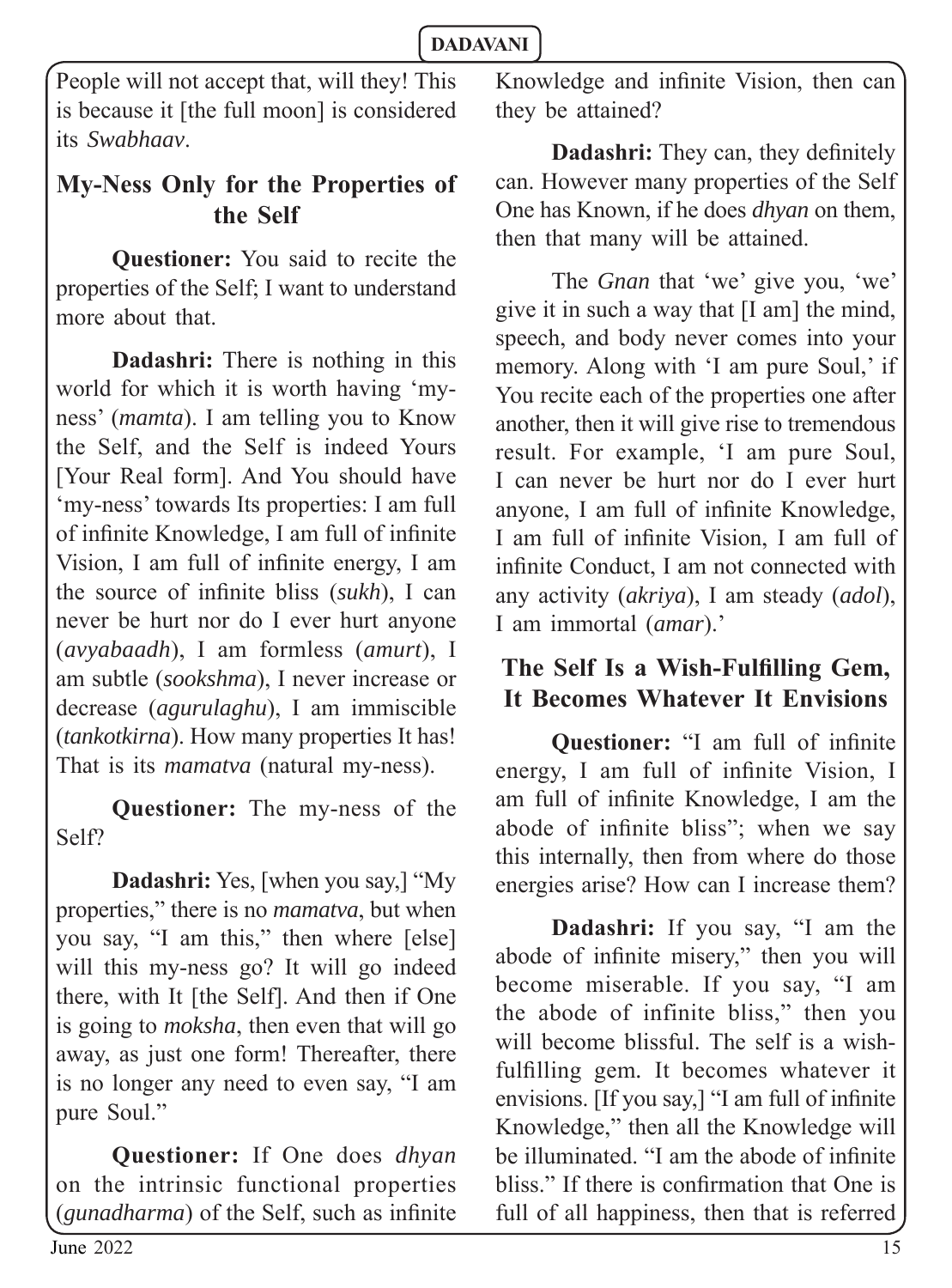to as *Gnan*. Can it not be confirmed? You should get the confirmation from one place or another. When you balance your accounts, do you get confirmation or not? In that, there are just one or two confirmation points, but in this, there should be many confirmation points. There should be confirmation in every matter.

'One' has infinite energy but it lies veiled, and One has infinite Knowledge, infinite Vision, but there are veils covering them. If there is treasure buried in the home, but you do not know about it, then how will it be discovered?

### **Intuition Arises by Worshipping the Property of Vision**

'One' is indeed the absolute Self (*Parmatma*), yet how long should It remain hidden? There is abundant stock in One's very own 'home', infinite Knowledge, infinite Vision, infinite energy, infinite bliss exists in One's very own 'home', yet if he does not use it properly, then whose fault is that? The filled stock of karma will give its effect and leave. However, there is Knowledge and there is intuition (*sooj*), so then why should there be suffocation?

So, the solutions 'we' have disclosed should be applied; they have been written down. Please read out loud the solutions 'we' have disclosed!

**Questioner:** When struggles arise, when there is a sudden occurrence of hardship or disturbance, the *Akram Gnan* of Dada Bhagwan will become present. When there is suffocation, when no insight arises, when interferences or other such things are going on, say, "I am full

of infinite Vision. I am full of infinite Vision, I am full of infinite Vision"; say this five to twenty-five times and you will immediately get the insight of how to bring about a solution.

**Dadashri:** Yes, at the peak of confusion, whose support is there? Of the Vision. Keep Dada's photo in front of you and say five, twenty-five, fifty times, "I am full of infinite Vision, I am full of infinite Vision". So then the insight will immediately arise.

When confusion arises, say, "I am full of infinite Vision. I am full of infinite Vision," then all the confusion will leave.

# **By Worshipping the Properties, the Veils Break**

**Questioner:** When any problem arises and I don't know what to do, when the intellect becomes confused in worldly interactions, when a certain incident takes place in worldly interactions and I don't understand what to do, then I loudly say, "I am full of infinite Knowledge, I am full of infinite Knowledge, I am full of infinite Knowledge." Then all the *parmanu* (the smallest, most indivisible and indestructible particle of inanimate matter) get expelled. Insight arises suddenly, immediately, at that moment.

**Dadashri:** Any *avaran* (veil of ignorance over the Self) that has arisen will vanish.

**Questioner:** All the clouds dissipate.

**Dadashri:** You should recite all Your properties. They are inherent properties [of the Self]. You should say twenty-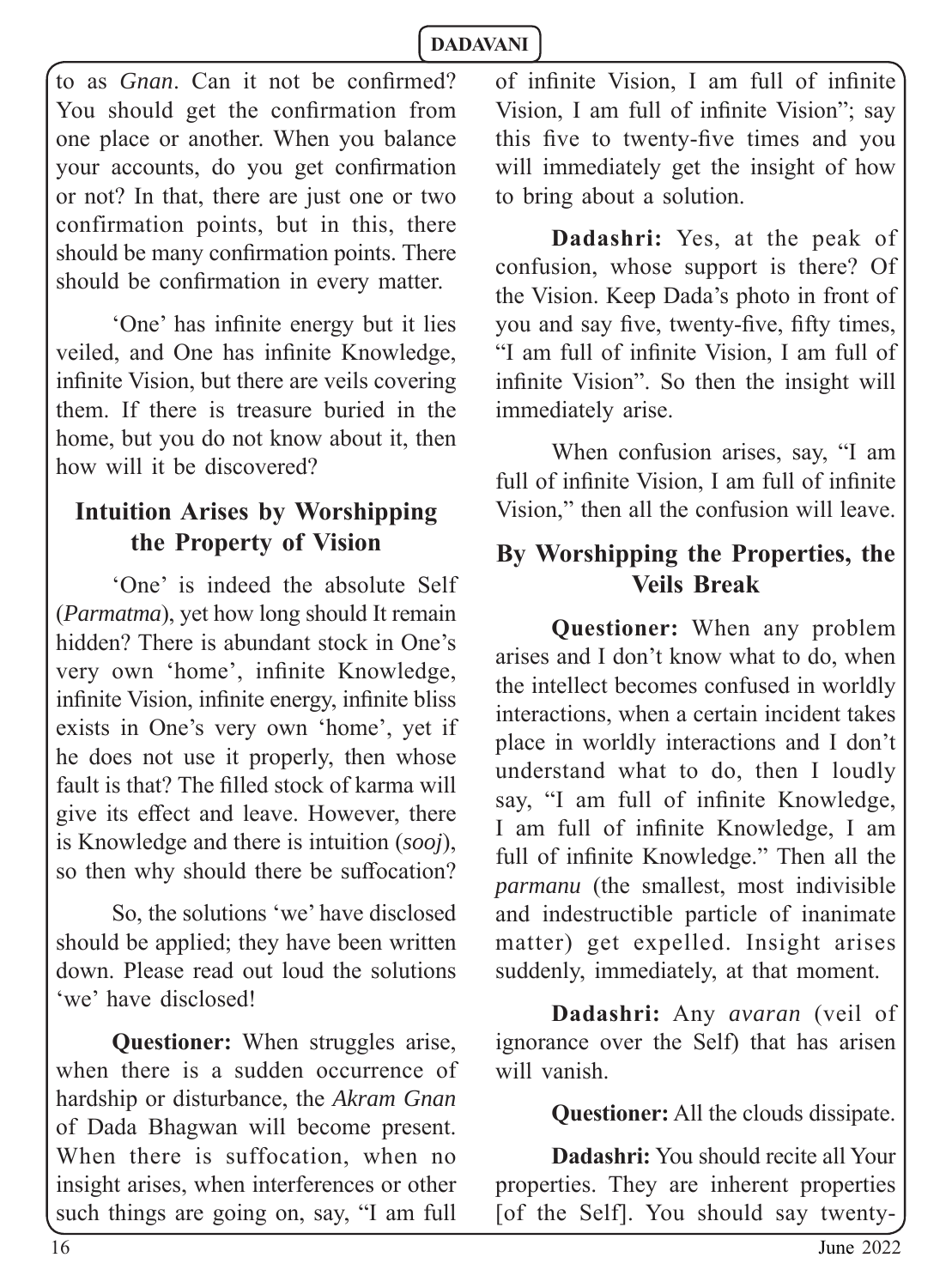five to fifty times, "I am full of infinite Knowledge, I am full of infinite Vision." You should make a habit of saying these properties daily.

# **There Is No Condition for Having the Intent, It Is Necessary Only to Say It**

**Questioner:** While doing the *Charan Vidhi*, we say, "I am free of association, I am invisible, I am indestructible, I am formless (*Hu asang chhu, Hu aroopi chhu, Hu akshay chhu, Hu amurt chhu*)." So when we say this, should such an intent (*bhaav*) arise within? It is only then that is considered correct, isn't it?

**Dadashri:** There is no need to nurture such an intent, all that needs to be done is to say it.

**Questioner:** It needs to be said, but what if the intent arises?

**Dadashri:** There is no problem if such an intent arises. If it is there, then it [the *Charan Vidhi*] will be done better, otherwise, it is all one and the same. All that needs to be done is to say it. In fact, it is the one who is associated that is saying, "I am free of association." Hence, his *Purusharth* is to become free of association. Regardless, the Self is always free of association.

You should say five times daily, "I am pure Soul. None of this affects Me. I am unanointed (*nirlep*), I am free of association"

# **The Middle Part of the Charan Vidhi: The Siddha Stuti**

**Questioner:** What should I do

when the *jagruti* falls short? Should I do *pratikraman* (confess, apologize, and resolve not to repeat the mistake) or should I keep strengthening the resolve?

**Dadashri:** Recite the *Siddha Stuti* from the *Charan Vidhi*. Take out the statements that contain phrases pertaining to 'I am doing,' and whatever is left, that is the *Siddha Stuti*. Recite that.

The [*Nishchay-Vyavahaar*] *Charan Vidhi* contains both the *Charan Vidhi* and the *Siddha Stuti*. It gives support, meaning, it makes you stronger as you keep reading it.

You should definitely do the *Siddha Stuti* daily. That *stuti* (affirmation) should be done because You want to become *Siddha* (absolutely liberated). Do the *stuti* of whatever you want to become. Make Chandubhai do it, You have already become that. 'You', *Pragnya*, are to make Chandubhai do it. Tell the 'I', 'You do it and become like Me. Thereafter, you are free and I am also free. You take your share, and I take mine. Your *swabhaav* is that of the *pudgal*, and My *Swabhaav* is that of the Self.'

In this too, You have to make Chandubhai say it. [Tell Chandubhai,] "Say it, I am pure Soul." So this will lead to an effect. And You should make him say it the way I was saying it [in the *Gnan Vidhi*]. Will You be able to do this or not? Or should I make him say it? Should I come by daily to make him say it or will You will make him say it?

'We' had done the *Siddha Stuti*; does everyone know how to do it or not?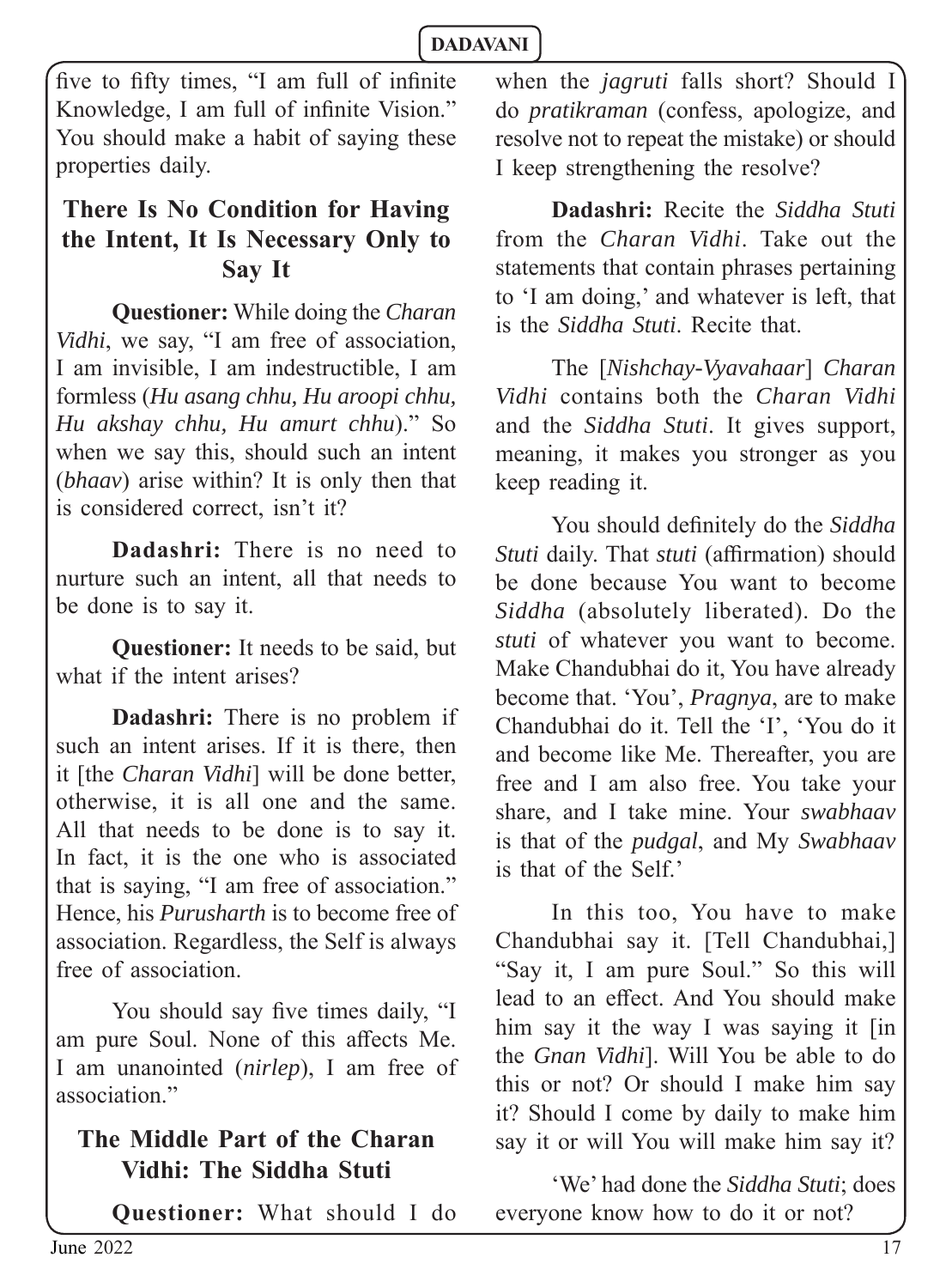# **Questioner:** We do know how!

**Dadashri:** Recite these sentences twenty-five times, "I am full of infinite Knowledge, I am full of infinite Vision, I am full of infinite energy, I am the abode of infinite bliss." And [recite] the remaining sentences five times. Complete it in this way. Whichever way you know how, there is no problem with that. Go ahead and do it! I am sitting here, I am sitting here myself, and I am the one who has to 'pass' You [to succeed in the 'examination'], don't I! Do it the way you know how. Because any mistake you make is really my mistake, isn't it!

**Questioner:** Dada, a mistake will not be made. How can a mistake be made?

**Dadashri:** Yes, at times someone may make a mistake, but it is essentially my mistake, isn't it? I did not teach him properly, that is why he made a mistake!

Now, everyone close your eyes and recite, "I am full of infinite Knowledge," not twenty-five times, but one hundred times if you can. Start from there; say that first...

**Questioner:** We only need to say it internally, don't we?

**Dadashri:** Just say it internally. But the first thing You have to say is, "Oh manifest Lord, the pure Soul! I am separate from Chandubhai and the activity of the mind, speech, and body, subtle discharge karma (*dravya karma*), charge karma (*bhaav karma*), and gross discharge karma (*nokarma*). I am full of infinite Knowledge." So who is the 'I' in that? I was saying it yesterday and You were repeating it after me. Today, You will say it, and Chandubhai will repeat it. Who makes him say it? 'You' are the Knower and the speaker is Chandubhai. Come on, now start doing it.

**Questioner:** What should be experienced upon reciting the *Siddha Stuti*?

**Dadashri:** Nothing at all. There should not be any experience, should there! After becoming the Self, what other experience should happen? However, the *Siddha Stuti* certainly gives instantaneous result. The result will not refrain from coming. You will receive it immediately. So then there is no need for me to ask, "Have You received it or not?"

What can you not attain if you worship the properties of the absolutely liberated Lords!

# **All the Obstacles Break by Dwelling in the Siddha Stuti**

**Questioner:** 'All the obstacles break by dwelling in the Absolute state as the Self!' Please explain that.

**Dadashri:** Yes, the *Siddha Stuti* of the Self; by the dwelling in the *Siddha Stuti*, all the obstacles break.

The [original] Self is indeed absolutely liberated (*Siddha*), and if You say Its *Siddha Stuti*, if there is dwelling in that, then everything else will depart. By dwelling in the Self, all the obstacles break, One indeed becomes God.

# **Steadiness of the Self Prevails by Worshipping the Properties of the Self**

This is a Science (*Vignan*). All of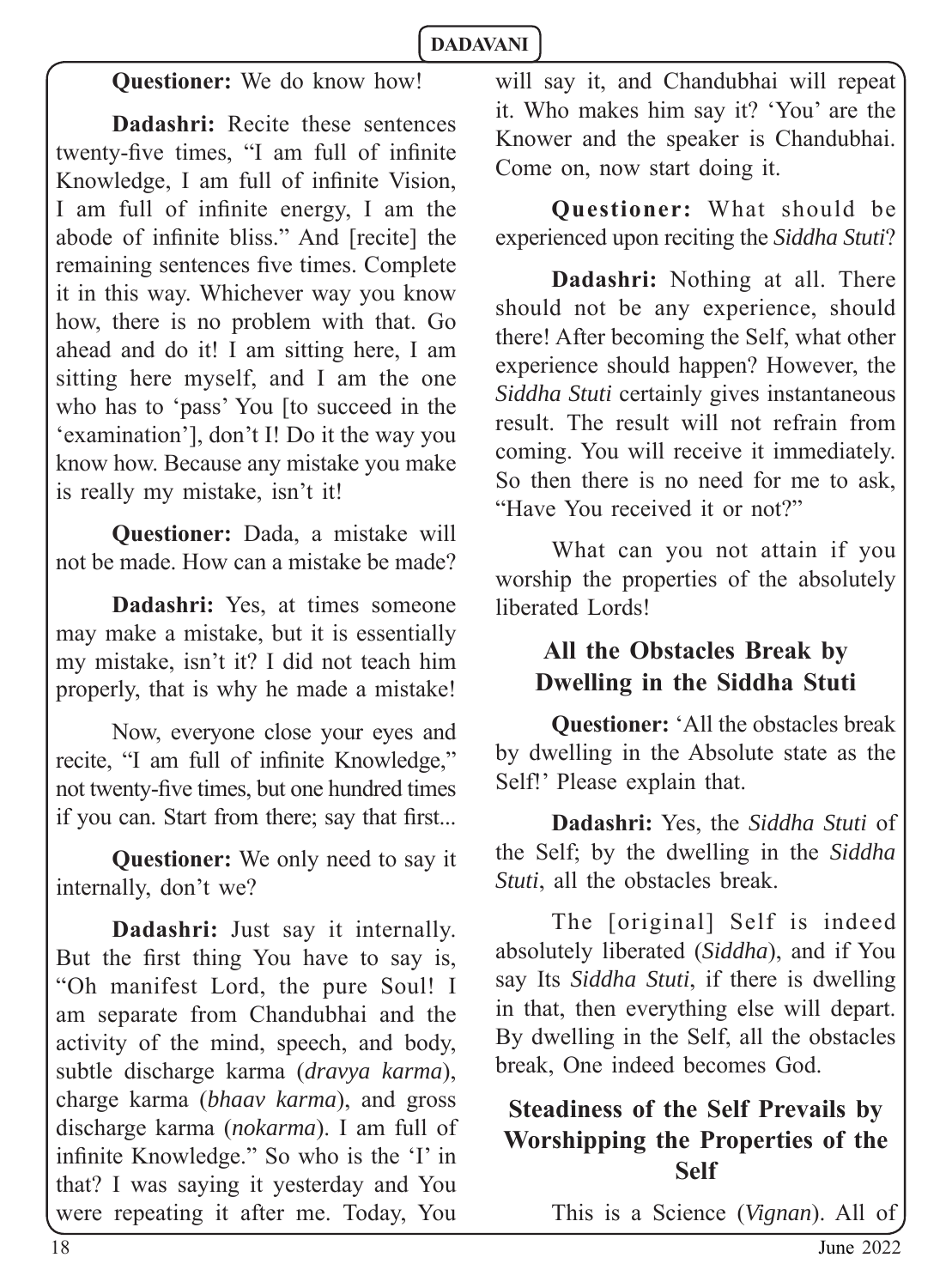you still do not completely understand the Science. If one comes to understand it methodically, then Science indeed continues giving results. Science means it will indeed give results. It is indeed a 'cash bank', but it needs to be understood. The [awakened awareness of the] Self that cannot be attained even after hundreds of thousands of years has become present for us, and that too, it has become present within the span of an hour. So what kind of a Science is this? It has become present within an hour, and now, when you awaken in the middle of the night, [the awareness of] 'I am pure Soul' comes to You on its own. Does it not come to You?

### **Questioner:** It does.

**Dadashri:** Otherwise, even if you were to try and remember the pure Soul, you would not be able to recall It. But this comes to You on its own. So when this Science has given You the realization of the Self, then what else can it not do? But one needs to understand it. You should constantly recite the properties of the Self whenever you have free time during the day. If you do not have free time, then recite them whenever you face any difficulty. As long as the 'shell' [body] is unwell, the pain signal will inevitably be received, it will definitely arise. And when it is very intense, then keep remembering the properties of the Self, then the reception of the pain signal (*vedakta*) will come to an end. During such a situation, You should remember the pure Soul and repeatedly recite its properties.

This 'pure Soul' that exists, that is indeed who You are, and that is

precisely Your Real form (*Swaroop*). Presently, You have become separate from that [original form as the Self], so now become that Real form by Seeing It, ''It' is *akriya* (not connected with any activity), It is like this, It is like that!' So, by continuously understanding in this manner, You gradually become that form. It is just that these *vyatirek guna*  (completely new properties of a third component that arises when two elements come together) have developed, and your belief has set in within that. So these are all old, mistaken beliefs. If those beliefs have made an inhabitation, then remove the beliefs, shake them off. If you shake off the 'dust' in this manner, then nothing will remain. By reading this [*Charan Vidhi*], all the 'dust' clears away. This is because you have seen nothing but that [the old habits] for such a long time! So, upon Seeing this [the Real form], You have to become that form.

By recalling the properties of the Self, the firmness as the Self, the strength [to remain] as the Self increases. Therefore, recall the properties. By recalling the properties, You are attaining Your state of completion (*purnahuti*). If You keep thinking upon, contemplating upon all the properties that are there of the Self, then those properties will arise within You. The properties can be cultivated, they will develop and manifest.

If the properties [of the Self] are worshipped, then steadiness will remain. "This is My Real form and this is not. What is happening right now, that is not My Real form." Even if you say this, the internal disturbance will cease, it will not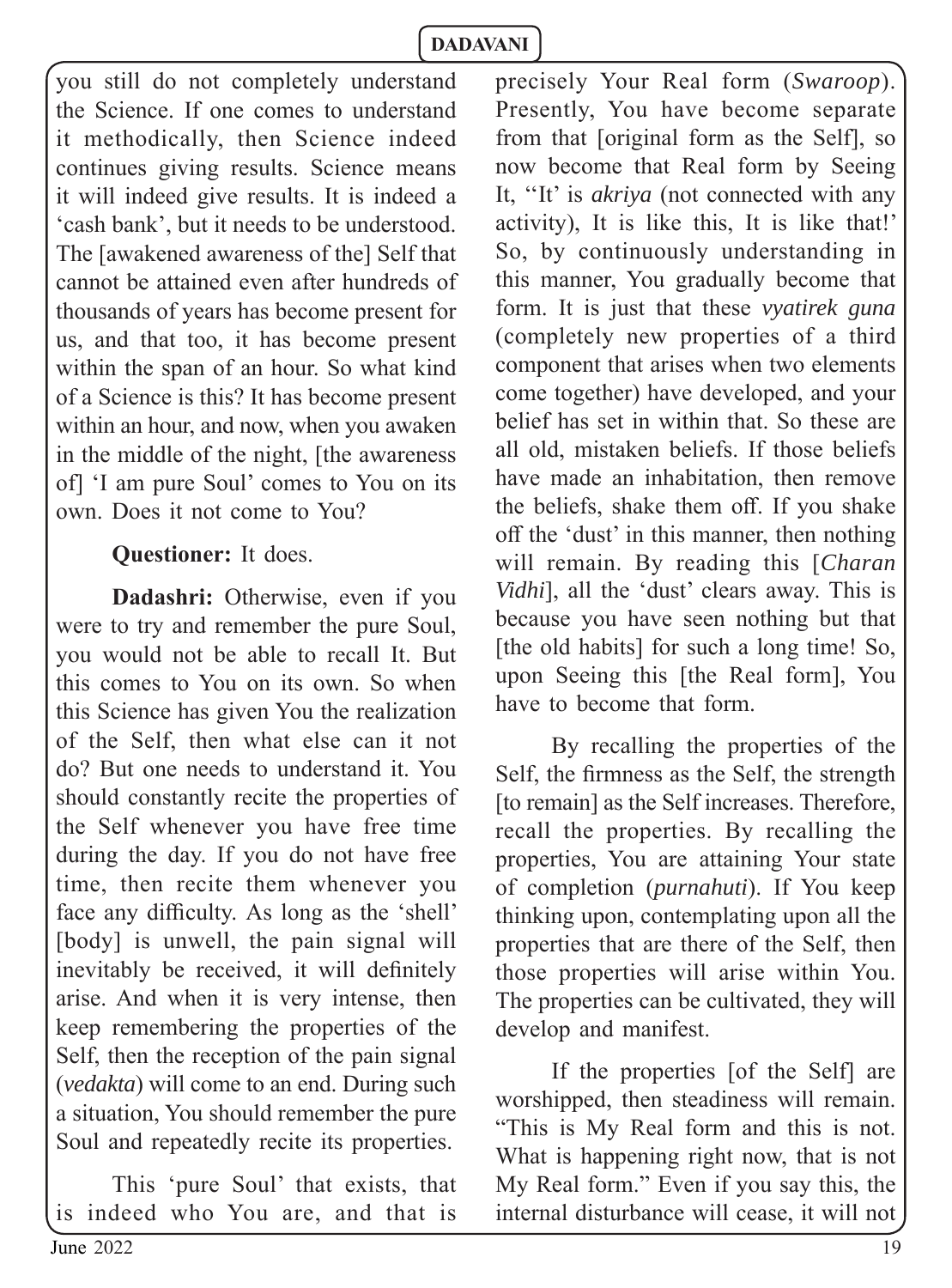affect You. When You speak of what the Self is and See It with [awareness of] Its properties, that is when It will manifest.

# **The Pradesh Open Up With the Dhyan on the Properties of the Self**

**Questioner:** By doing *dhyan* on one's intrinsic functional properties, such as infinite Knowledge and infinite Vision, do the *pradesh* (smallest amount of space that a single *parmanu* occupies on the Self) become unveiled?

**Dadashri:** They do, they definitely do. If You do *dhyan* on as many properties of the Self as You have come to Know, that many *pradesh* of the Self begin to unveil; that much Knowledge becomes illuminated, and the bliss increases accordingly.

**Questioner:** Dada, now I feel that where the sovereignty of the pure Soul exists, no distress arises, no disturbance is felt. Whether one gets a fever, whether the body is about to die, or even if the body is going to survive, nothing gets affected within. There is no *dakhal* (effects) of interference done by the ego in the unfolding karma) whatsoever! What has the Self got to lose? If anything is going to be lost, it will be that of the neighbor!

**Dadashri:** Once the self becomes the Self, even if a loss is incurred, whose loss is it? What are You going to lose? Of Your infinite *pradesh*, not a single *pradesh* is going to change. This is because it is not possible to break them into pieces, nor can they get infected. If anything is lost, it will be of the 'business partner', the 'neighbor'. Now who is going to incur

a loss? If there is heart failure, will it be Your heart or the heart of the 'neighbor'?

**Questioner:** Dada, this *mahatma* is saying this, but I don't find it so easy.

**Dadashri:** It is not so easy, but it will become easy one day. How can it be easy all of a sudden? Can it be easy all of a sudden? But by listening to this talk, it will become easy. And anyway, it is a loss of the neighbor, and this talk is really easy to understand, isn't it?

**Questioner:** I understand this talk in the *Nishchay* (as the Self), but it remains [to be understood] in *vyavahaar* (as the relative self).

**Dadashri:** The *vyavahaar* itself is the 'neighbor'.

# **How Can Shuddha Upayog Prevail Without the Experience of the Self?**

What will happen to this body is unpredictable. Nothing whatsoever can happen to Your *pradesh*.

The Self cannot be attained so readily. 'One' may have become the Self, but experience of It will have to take place, won't it! All Its *pradesh* which are spread out because of the wrong beliefs, they will all have to come together, won't they!

There are infinite *pradesh*; the stains of the *avaran* that cover them will have to be washed away, won't they? Is it as though it has just one *pradesh*? The Self has infinite *pradesh*! So, by sitting with one another and having this discussion, the ultimate closure comes about.

To keep the words uttered by Dada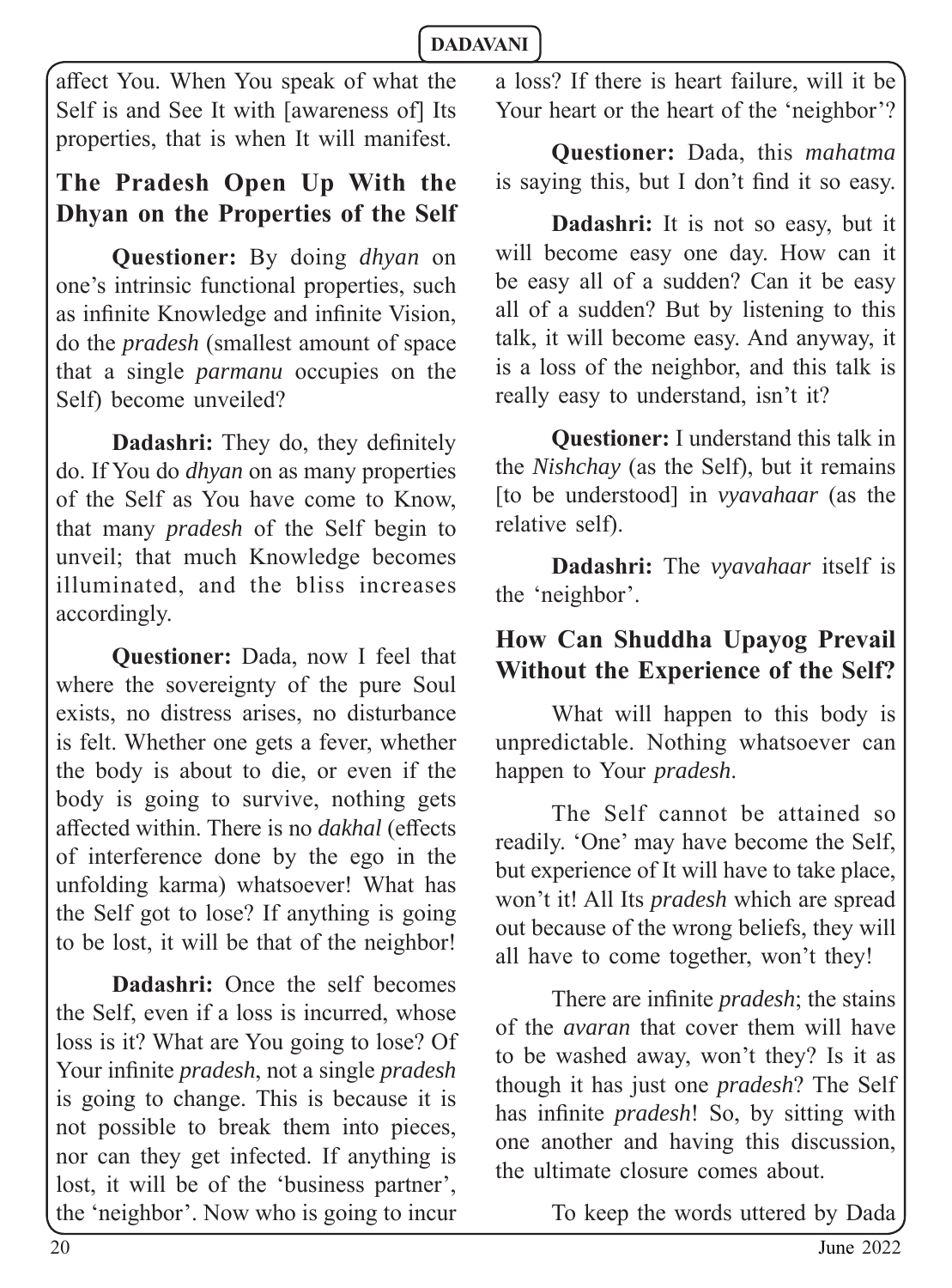in Your attentive awareness (*laksh*), that is all *jagruti.* That *jagruti* will keep increasing, but that is not considered *upayog* (applied awareness as the Self). You can say, "The *jagruti* remained well yesterday," but that cannot be referred to as the main thing, the *upayog*.

**Questioner:** So has the *upayog* still not become established in the original place?

**Dadashri:** It is difficult to come across [fully experience] the Self in the original place. That will only be in accordance with however much *laksh* has set in. Without experiencing that, how can *upayog* arise? The validated Knowledge that 'I am this [the Self]' should not change at all, with its endless *pradesho*! Still now, internally, there are mistaken beliefs at times; [the question arises,] 'Is this the Self or is that It?' Some mistakes happen internally; it gets mixed up.

**Questioner:** And moreover, as long as those effects are arising within, it is a mistake for sure, isn't it?

**Dadashri:** Yes…so the original Self is a different thing. The original Self, with Its infinite *pradesho*, is completely pure, It is clear, and It is exactly that way. Thereafter, the *upayog* becomes exact, *shuddha upayog*. Until then, the *shuddha upayog* is there in a smaller proportion. The One who has reached here [to the original Self] can See that, and the Ones who have come into the surrounding circles can See that. All of that is considered *jagruti*, but it is not considered complete *shuddha upayog*. *Shuddha upayog* is a very elevated thing.

# **Gnan Will Result in Experience Through Understanding**

**Questioner:** Dada, sometimes I find these points difficult to grasp; I feel as though if I don't understand this, then will I attain *moksha* or not?

**Dadashri:** This man does not understand [the concept of] *paryay* (the most subtle state of an element), so does that mean that he will not go to *moksha*? No, it is not like that. This is because he will go [to *moksha*] through the support of the *Gnani Purush*, isn't it! If you set out to understand it, then sometimes it can become bungled; instead, it is better to not know that. You have at least understood this much. All those sentences have been given; You have understood based on those sentences.

**Questioner:** Dada, these are indeed what need to be recited, but if we say them with the understanding…

**Dadashri:** Then You will get the result, You will get very good results, and sooner or later You will have to understand them, won't You! That is why I am telling You to understand them. If thoughts are arising, if you want to ask anything, then ask. However, so much tranquility is experienced that you end up becoming pacified. This is because there is tranquility, isn't there! If you ask a sick person, "Do you want to go to the toilet?" He will say, "I can go only if two people hold me up." But what about when a tiger is chasing after him? At that time, he will run! He will not wait around for two people to hold him. He will genuinely run, he will do it well! Similarly, a 'tiger'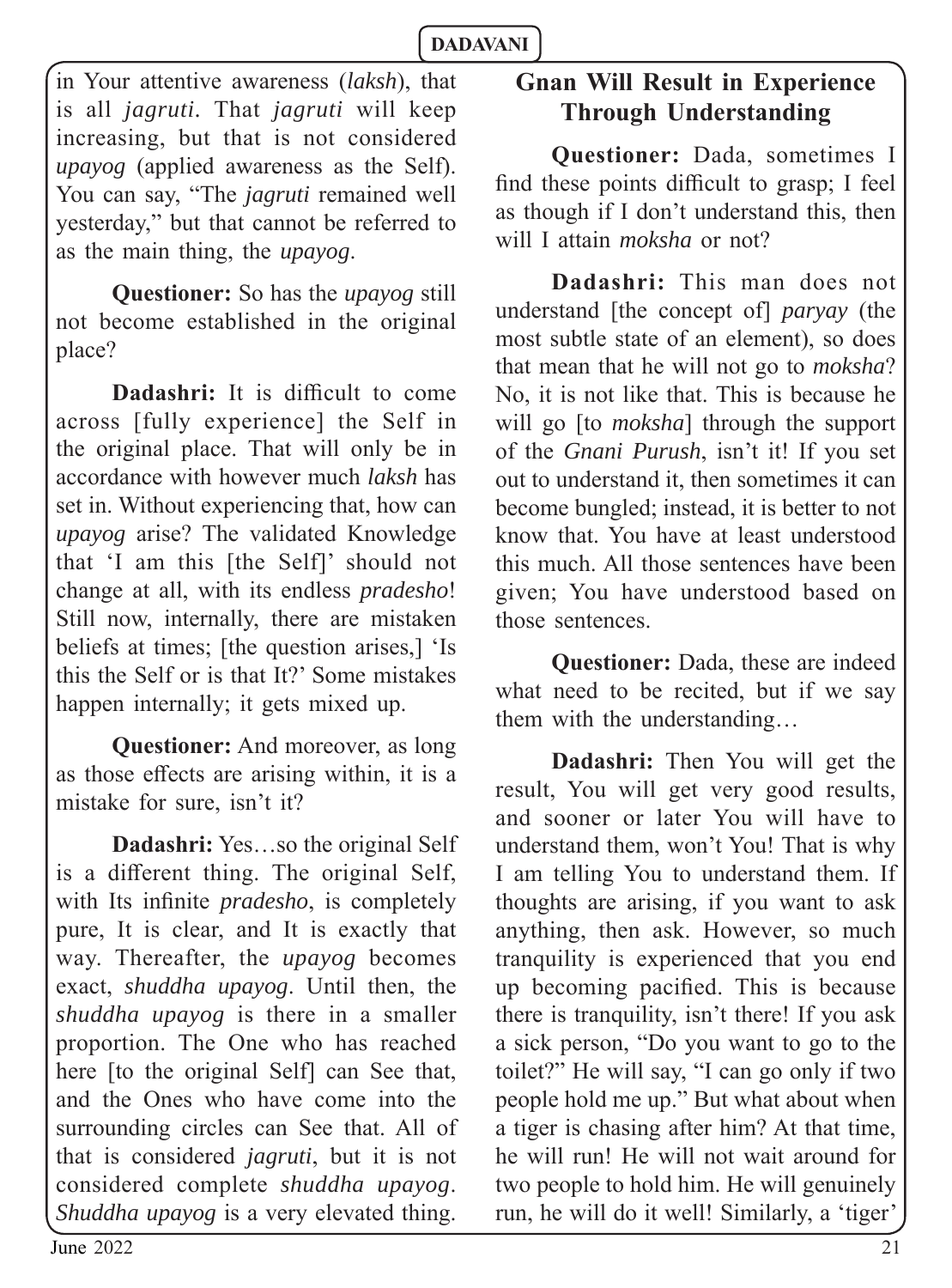is not chasing after you, that is why you have this problem.

Nevertheless, there is no problem, You have Dada's *Gnan*, don't You! But try to be satisfied as much as you can. Maintain [the intent] internally that you want to know this in detail. And people come here because they want to know it. Do they come unnecessarily? Otherwise, they would sit comfortably at home, why would they come here? It is because they have the desire and intention, 'I want to know this and get my work done.'

If You understand this talk, then it will be of use. This *Gnan* simply needs to be understood, nothing has to be done. Once it is understood, its result will come too. This understanding (*samaj*) leads to results (*paarinamik*), and the results, too, give the final results. Therefore, it comes into result immediately. And the understanding that does not produce results cannot be called understanding at all.

**Questioner:** But it is when you keep explaining it that we understand it.

**Dadashri:** This can be explained like this a little at a time. Later on, as this continues, it will fit into the exact understanding.

# **As the Light Increases, the Constant Experience Happens**

**Questioner:** But Dada, now I am feeling impatient, I want to complete it quickly.

**Dadashri:** 'We' have given You this seed of Knowledge; slowly, it will grow from the second day of the lunar cycle to the third day. When the complete darkness since time immemorial elapses and there is the glimpse of light, it is sighted, that is the seed of Knowledge. Later, it becomes the third day of the lunar cycle, the fourth day, and then ultimately, there is the full moon. It happens after the second day of the lunar cycle progresses, until then, there is no moon. When the second day of the lunar cycle comes around, we are assured that now the third day will come. Later, when the third day comes around, You'll realize that the light has now increased. As the light increases, this worldly life will affect You to a lesser extent. Right now, it does not affect You at the gross level, but it still aff ects You at the subtle level. Even that will keep decreasing, and Your state that is undoubtedly absolutely unaffected (*nirlep*), the experience of that absolutely unaffected [state] will remain. The experience of Your state that is free from association (*asang*) constantly remains.

### **With This Science, One Can Remain Like a Lotus, Unaffected by the World**

**Questioner:** While living in worldly life, while carrying out worldly duties, how can we live in a state of being absolutely unaffected *(nirlep)* and free from association (*asang*)?

**Dadashri:** That is precisely what the *Gnani Purush* has! The *Gnani Purush* has such a Science, so it can be done through this Science. With that, it is possible to carry out worldly duties and get the work [of the Self] done.

I am able to carry out a conversation with you. Thus, I can live in worldly life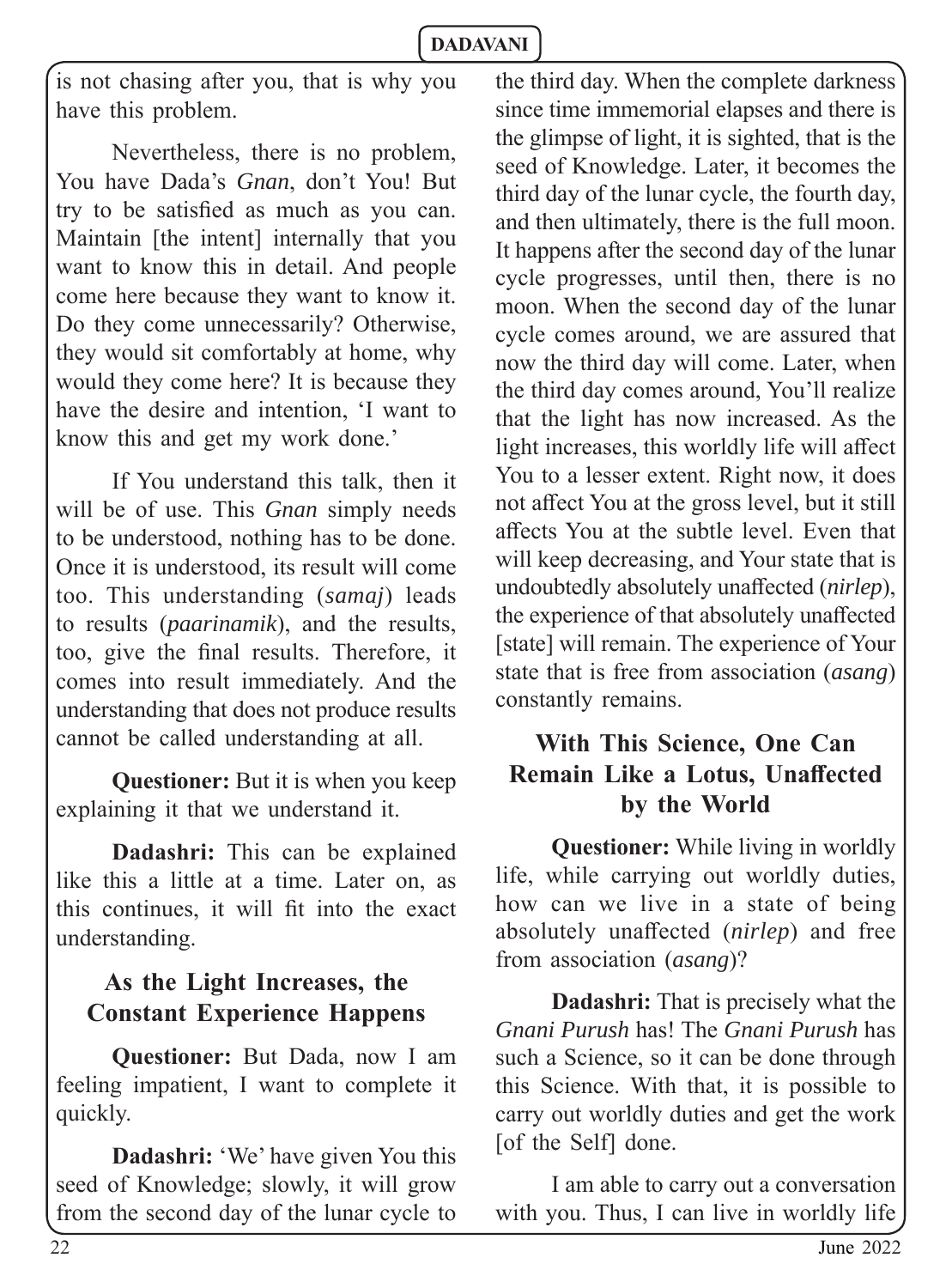and I can also remain as the Self; I am able to do both. I carry out all the activities of worldly life, I do everything, I do this and I also do that. It is possible to live in worldly life and to also remain [as the Self]. The *Gnani Purush* has all the Science. It cannot be found in the scriptures. As far as the scriptures are concerned, there is no option but to renounce everything.

How should you live amongst such people [who are ignorant of the Self] and pass the days by and live in such a way that karma is not bound? I will pass on all that knowledge (*vidya*) to You. I will pass on the knowledge of how to remain unanointed and free from association. Otherwise, this world is indeed anointed. Just as a lotus remains unaffected despite being in the [sordid] water, I will show You [how to attain] the same state of being unaffected.

So from where can you learn about the Self? From the *Gnani Purush*. Those who have knowledge of the scriptures do not have the Self. If they have attained the Self, then they have attained *samkit* (the right belief of 'I am pure Soul') and *samkit* means despite living in worldly life, worldly life does not affect One.

### **The Unanointed State Is Achieved by Reciting the Words of the Gnan Vidhi**

Only the *Gnani Purush* has Seen the pure Soul, what the pure Soul is. Nevertheless, this *Darshan* means that once the conviction (*pratiti*) has set in, the awakened awareness (*laksh*) subsequently sets in, then it does not leave. That faith

(*shraddha*) does not leave thereafter. Then, as the experience (*anubhav*) continues to progress, when that experience goes beyond a certain normal experience, One can See what One's Real form as the Self *(Swaroon)* is like. It is an unconfined form: it has never been bound.

Through the *Gnan Vidhi* that I conduct, the *Darshan* changes first. What is that? When the separation is created, the [demerit] karma get destroyed and dissociation takes place within, of that which had become glued through *bhranti ras* (the belief that perpetuates the illusion that 'I am Chandubhai, this is mine, and I am the doer'). So when You say my words; aren't these words included in there, 'Amidst all worldly desires and intents that tend to anoint, I remain totally unanointed.' (*Tamaam lepayamaan bhaavo thi hu sarvatha nirlep chhu*.)

**Questioner:** Yes, amidst all worldly desires and intents that tend to anoint, I remain totally unanointed.

**Dadashri:** So then One (*pote*; the developing 'I'; the 'I' moving away from ignorance into Knowledge) continues to become [unanointed; *nirlep*]. Internally, however much One says that, One starts to become that. After doing the [*Gnan*] *Vidhi* here, it happens; otherwise, if he simply says it [the sentences of the *Gnan Vidhi*  without ever attending the *Gnan Vidhi*], then he will not accomplish anything. There is ['our' presence] over here, isn't there!

**Questioner:** Dada, but when the sentences issue forth, we become amazed as to where did this come from?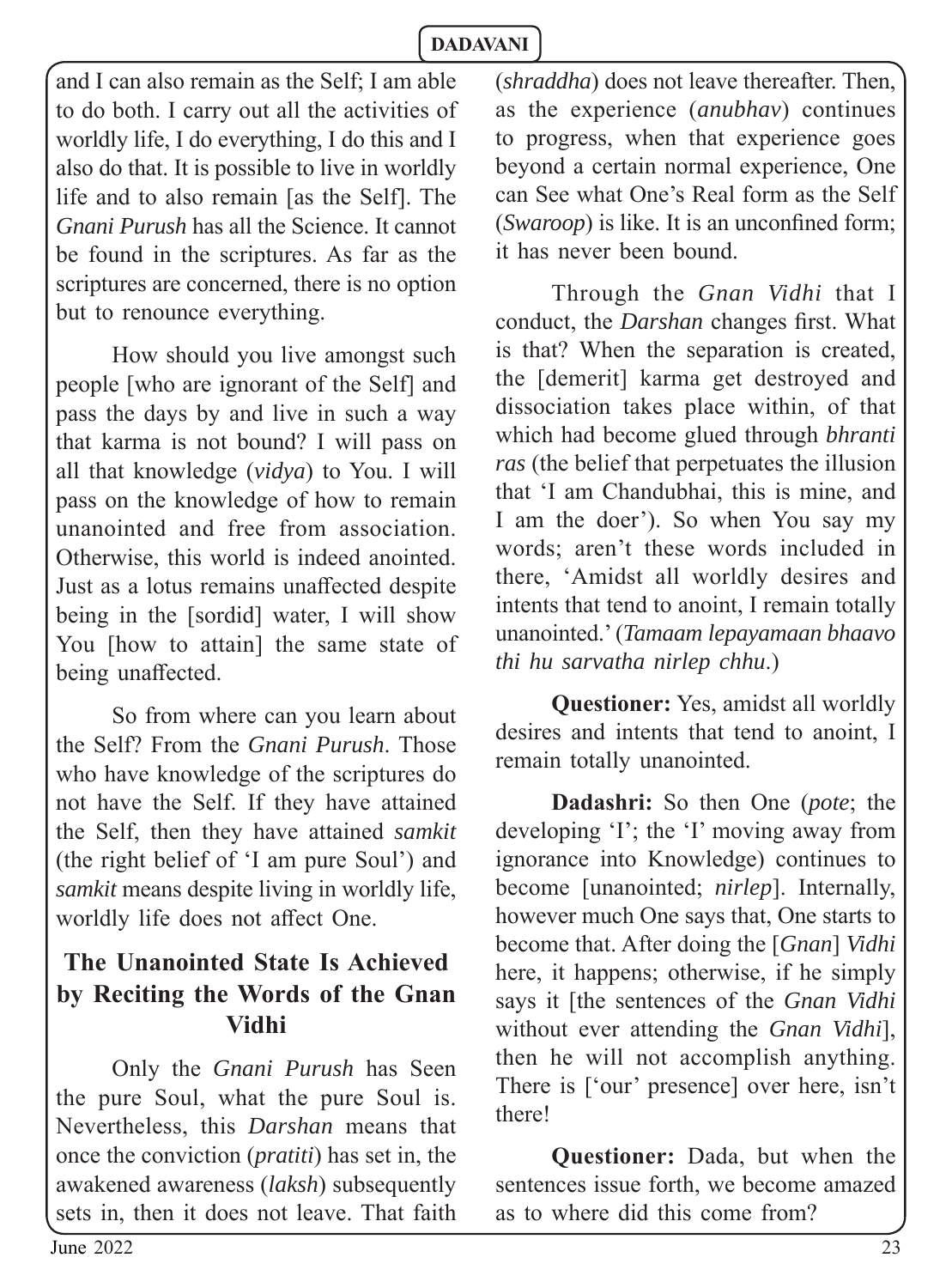**Dadashri:** That which 'we' have Seen, Known, and is in 'our' experience, It is the Self in the form of *keval Gnan*. That is why these sentences issue forth.

# **The Extraordinary Sentences of Gnan**

**Questioner:** During the *Gnan Vidhi*, we do say what you are saying, but…

**Dadashri:** It simply needs to be said. If you say it, then one day it will 'grow' [give results]. It has become imprinted within, hasn't it! So whatever I am saying, you will know it one day. What can be done if it has never been spoken at all?

**Questioner:** Nevertheless, Dada, some deep Scientific cause is evident behind what you are making us say.

**Dadashri:** If I don't make you say it, then until then, the Self within does not become separate, does it! This is indeed the wonder of *Akram Vignan*! Otherwise, the Self would never become separate. Exact *bhed Gnan* (the Knowledge that separates the Self and the non-Self) is needed. *Bhed Gnan* does not exist in the scriptures. Would such a sentence ever exist in the scriptures?

**Questioner:** No, it definitely would not.

**Dadashri:** If this statement becomes perfected in experience, then final liberation would be attained here in this very life. And without such statements, liberation would never happen, and the Self would never become separate. The original element and fundamental statements pertaining to It are needed. Original

statements are needed; the statements of the scriptures will not do.

# **The Bhed Vignani Separates All the Eternal Elements**

**Questioner:** Now I understand, Dada. The solution to this tremendous puzzle that has arisen will not come from a person who is an expert on the scriptures. For that, one needs to meet an *Atma Gnani* (One who has realized the Self and is able to do the same for others) and attain His grace (*krupa*).

**Dadashri:** Now, an expert on the scriptures will not help in solving this, a *bhed Vignani* (spiritual Scientist who has the experiential knowledge that separates the Self and the non-Self) is needed; He can separate all the eternal elements. The One who Knows them completely can separate all the eternal elements. So, a *keval Gnani* (One with absolute Knowledge who can enlighten others), a *bhed Vignani* is needed. He draws a line of demarcation, 'This part is the Self and this part is the non-Self.' So, a *bhed Vignani* places a line of demarcation between all six eternal elements, then they separate. Until then, this puzzle will not be solved and if people try to solve it, then they will become confused; on the contrary, they will keep getting even more confused. People are trying to solve it day and night, but they end up getting even more confused. So, as long as the puzzle does not get solved from a *bhed Vignani*, all the human beings of this worldly life, the monks and ascetics, high-ranking monks, male and female renunicates, they are all 'dissolved' in the puzzle. *Gnan* is not a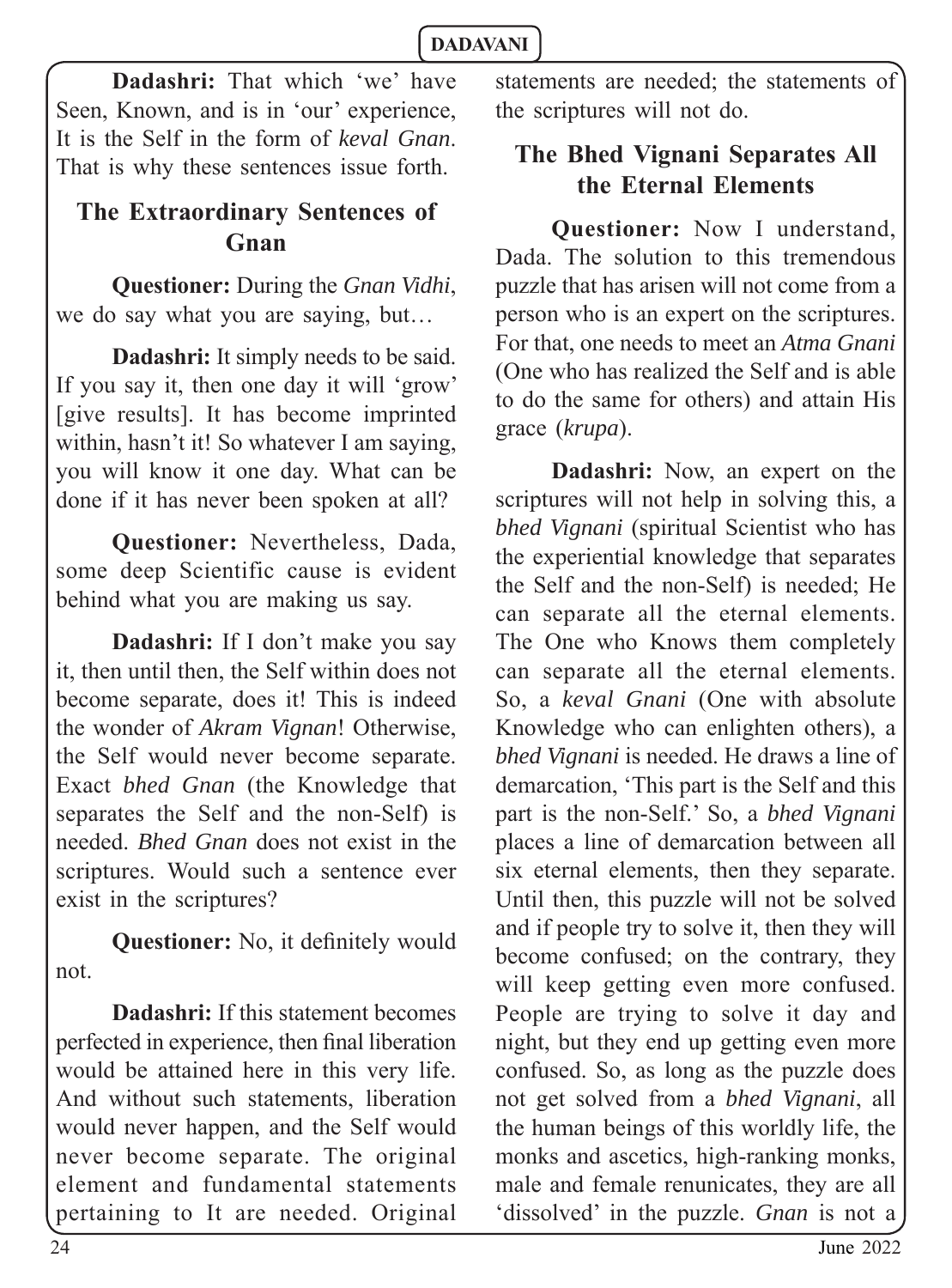word, it is beyond words. The Self cannot be expressed in words, it is indescribable. That is why God has manifested within a *bhed Vignani*. If His grace is bestowed, then… Today, His grace has been bestowed upon You, so Your work is done.

One has not at all Known the properties of the Self. The One who Knows all the properties of the Self is called a *bhed Vignani*. These properties of the Self that exist, all of them have not been revealed to the public, [however] all of them have manifest within 'us'. 'We' have been dwelling as the Self for the past twenty-eight years. 'We' are not the owner of this body.

### **The Indescribable Self Can Be Understood Through Grace**

**Questioner:** Dada, you said that the Self is indescribable, but It can be experienced through the grace of a *bhed Vignani*. Can you explain that more?

**Dadashri:** The Self is incomparable, the Self is something that can be experienced. The Self is indescribable. The Self cannot be described through words. The *Gnani Purush* can explain It through examples, discussions, and other ways. This is because He knows what the Self is like in every way. Otherwise, the Self cannot be described in words. That is why 'we' have said that the Self cannot be found in any scriptures or books. The Self can be found in the *Gnani Purush* alone, the Self has manifested there. If someone asks, "What is the Self like?" then no one would be able to answer that. No one is capable of doing that. No one

can say a word about it except for the *Gnani Purush*. Only the *Gnani Purush*, the One who has *spashta vedan* (the clear and distinct experience of the Self), can explain it.

**Questioner:** So then how is it possible to experience the Self and Its properties?

**Dadashri:** It can all be experienced, but where can it be experienced? What is experienced cannot be described. Experience is an indescribable thing. One may say, "Sugar is sweet," but if you ask him, "What does sweet mean?" then there is no simile that can be given for it. Similarly, there is no simile that can be used to express this experience of the Self that has happened. This is because for a gross thing, you can show another thing for comparison, but there is no [gross] thing that can be shown for comparison when it comes to the bliss of the Self. So the experience of the Self cannot happen without grace. The *Gnani Purush* is the only place to know that, and It is something that cannot be known through words. This is because, It cannot be expressed in words, It is indescribable. Hence, it is a result of being worthy enough to attain grace.

# **Let's Progress From the Experience of the Second Day of the Lunar Cycle to the Full Moon State**

The Self is not something that can be read about, It is something to be experienced. 'It' can only be Seen through the divine Vision (*divyachakshu*). The foundation of the entire world, the essence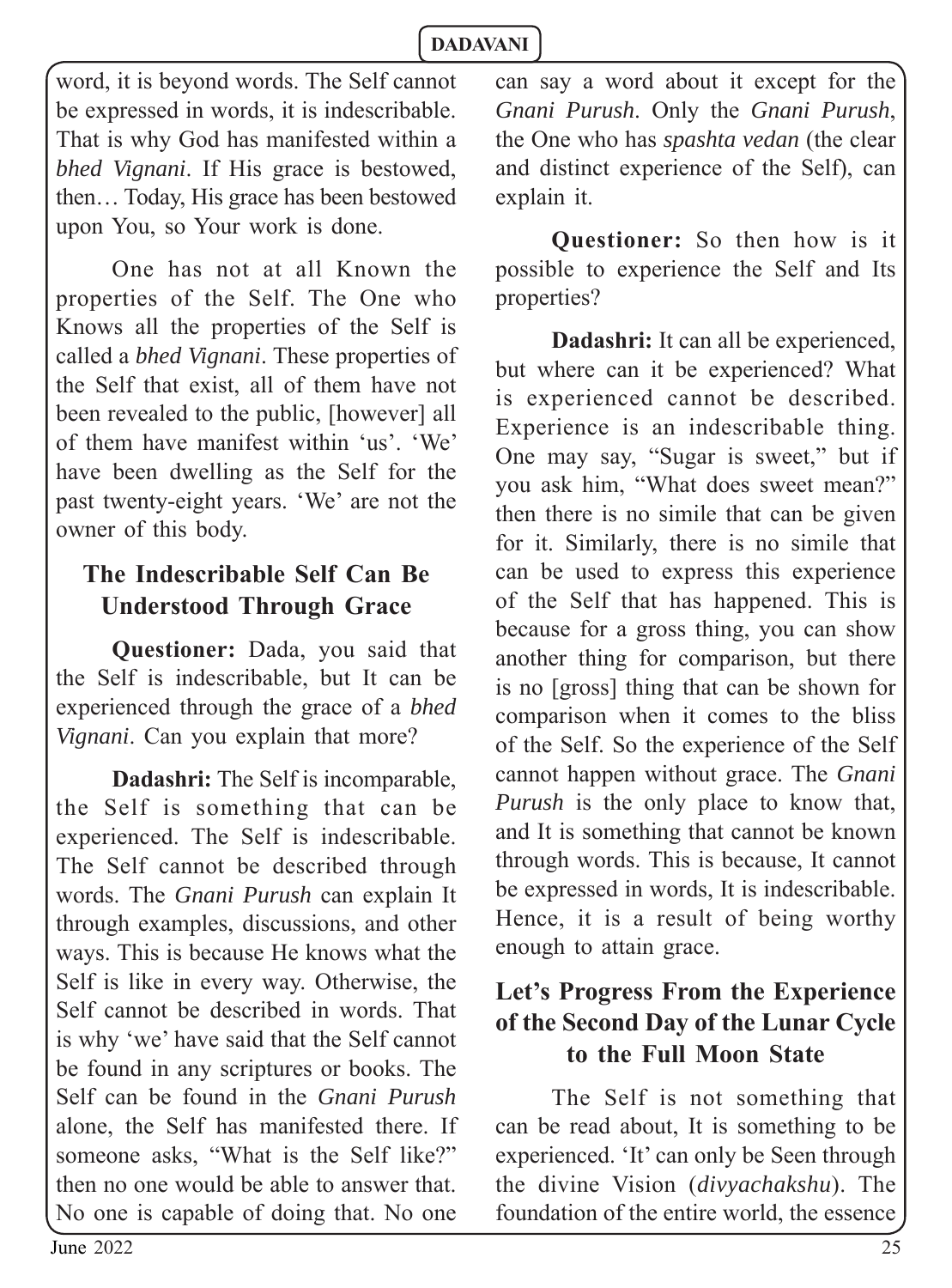of the entire world is the pure Soul. Does 'I am pure Soul' automatically come to mind since attaining *Gnan*?

### **Questioner:** Yes.

**Dadashri:** Now the experience will gradually increase. Right now, it has commenced from the new moon state to the second day of the lunar cycle. As the experience increases, there comes the third day of the lunar cycle, then the fourth day, then the fifth day.

The Self is not in the form of words; It is in the form of experience. Once It is experienced, It does not leave. Then that experience keeps sequentially increasing day by day. Now, as your experience increases, Your Self will continue to manifest. How much of the Self? It is in accordance with the experience.

When the tendencies of the *chit* (inner component of knowledge and vision) wander outside, that is considered experience through the five senses, and when the tendencies of the *chit* turn back, that is considered experience that is beyond the senses. What does the experience of the Self mean? Constant eternal bliss.

# **The Gnan Increases a Degree at a Time and the Experience Eventually Becomes Complete**

**Questioner:** We talk about the Knowledge of the Self (*Atma Gnan*) and the experience (*anubhav*) of the Self, so what is the difference between the  $two?$ 

**Dadashri:** The Knowledge of the Self is considered complete, whereas the experience of the Self is varying in degrees. *Ansh Gnan* (Knowledge up to a certain degree) has been referred to as experience and *sarvansh Gnan* (complete Knowledge) has been referred to as *Gnan*. The experience increases a degree at a time and becomes complete.

**Questioner:** And right now when you give *Gnan* to people, do they attain the Knowledge of the Self or the experience of the Self or both?

**Dadashri:** It happens; it does indeed happen.

**Questioner:** Do they attain the experience and also the Knowledge?

**Dadashri:** It indeed happens; it happens to everyone. If It is not experienced, then it cannot be the Self at all, can it!

**Questioner:** Does *jagruti* fall under the experience?

**Dadashri:** That itself is *jagruti*.

**Questioner:** That is the experience itself, isn't it?

**Dadashri:** No, *jagruti* is the thing through which we attain all these other [kinds of] experience. If you were to write about what Chandubhai was like before and what he is like right now, what is the reason for the change? It is because of the power and influence of the *Gnan*, because of the power and infl uence of the *jagruti*. The direction towards the Self has been awakened; towards the right direction. You were headed in the wrong direction, so you have turned around completely. It feels like a 100% change.

**Questioner:** Yes, that is right, the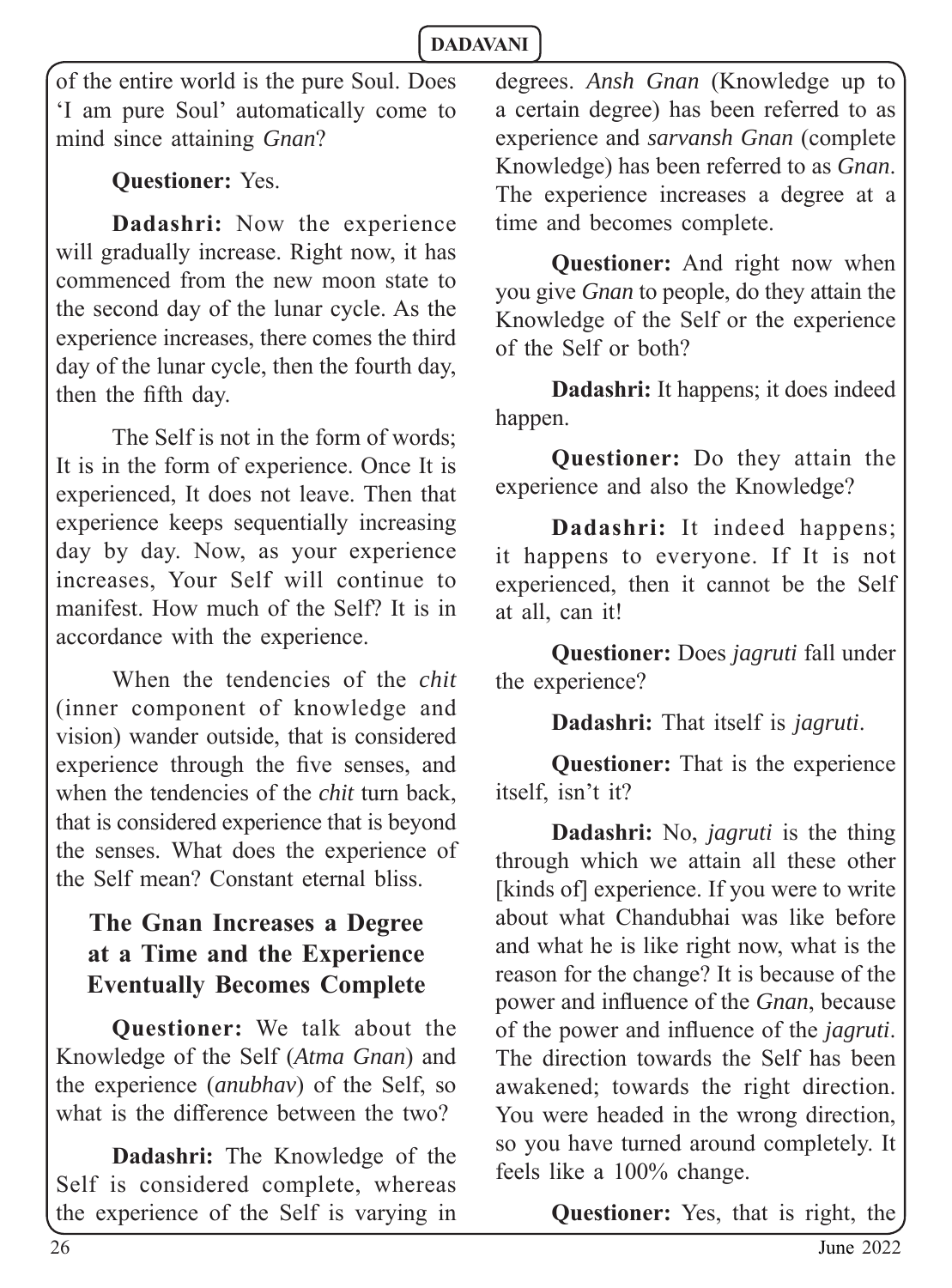change does take place. But when does the change take place? The change takes place only after the *jagruti* emerges, right?

**Dadashri:** The *jagruti* definitely emerges once 'we' give this *Gnan*.

**Questioner:** The *jagruti* emerges upon attaining *Gnan*. On the basis of that, change gradually starts taking place in his entire life.

**Dadashri:** Yes, changes start taking place.

**Questioner:** That itself is the experience of the Self.

**Dadashri:** That's it, that's precisely it.

The *jagruti* has emerged in You. Now, that *jagruti* will keep increasing until it reaches *keval Gnan*. *Keval Gnan* means *jagruti* in its full scope. That [*jagruti*] is weak to a certain extent; constant *jagruti* means that absolute Vision (*keval Darshan*) has happened, but when it comes in full scope, It becomes *keval Gnan*. When the *jagruti* reaches to the state of being complete, It is called *keval Gnan*. There is no other station beyond that, that Itself is the final station

*Jagruti* is Itself Knowledge and complete *jagruti* is called *keval Gnan*. Every kind of *jagruti*; *jagruti* of every atom, of every *parmanu*, that is called *keval Gnan*. In the final step of *keval Gnan*, there is only dwelling (*ramanata*) in One's form as the Self.

# **Nijparinati in Every Way Is Absolute Knowledge**

The form of absolute Knowledge

(*keval Gnan Swaroop*) is that in which *pudgal parinati* (to believe 'I am doing' in what is happening in the non-Self) ceases. There is no kind of dwelling in the *pudgal* whatsoever, there is constant dwelling as the Self, in the inherent nature of the Self, only dwelling in and as the Self. Where there is not even the slightest of dwelling in the *pudgal*, that is *keval Gnan*. As long as there is dwelling in the *pudgal* even to a small extent, One has not attained *keval Gnan*, although He has *keval Darshan* (absolute Vision).

*Nijparinati* (the state in which One prevails as the Self) in every way is referred to as *keval Gnan*. Currently, *nijparinati* arises in *keval Darshan*. It will become complete in *keval Gnan*. *Nijparinati* has emerged, which will now keep increasing step-by-step and will result in *keval Gnan Swaroop*. *Nijparinati* is *Atma bhaavna* (the state as the Self); [the words] 'I am pure Soul,' is not *Atma bhaavna*.

In the final step of *keval Gnan*, only dwelling in One's Real form as the Self (*Swaroop*) remains. *Moksha* has indeed been attained, but now, the dwelling that ends up happening is of two types: (1) To Know 'I am pure Soul' while having to dwell in that which is disliked. You may not like going outside [the Self], but because you had endorsed it in the past life, you have to dwell in that. (2) There is dwelling in the Real form as the Self. Other people [those who have not attained *Gnan*] become engrossed in the first [type] of] dwelling. Whereas for You, although dwelling of the first type does arise, You do not become engrossed in that.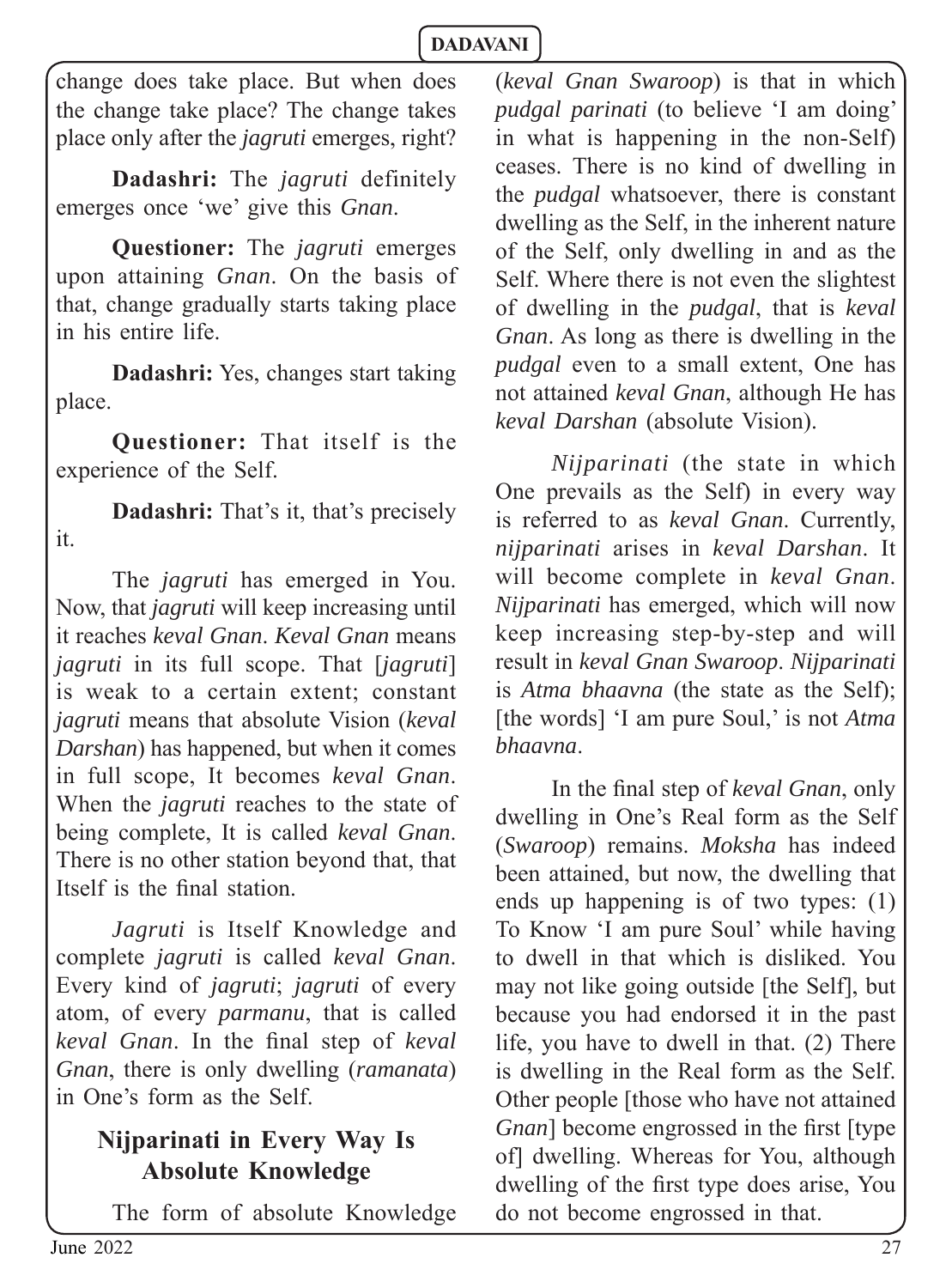# **Siddha Stuti Increases Dwelling in the Self**

**Questioner:** How can *mahatmas*  increase their dwelling in the Self?

**Dadashri:** The dwelling can be done in two to four ways. If You do not know any other way to do it, then if You keep saying, "I am pure Soul, I am pure Soul," for one to two hours, even that will do. In doing so, the dwelling will progress.

**Questioner:** Dada, you mentioned two to four ways to dwell in the Self; can you please explain that in some more detail.

**Dadashri:** Some do it by saying, "I am pure Soul, I am pure Soul." Some do it by writing 'I am pure Soul.' So when they write it, even the body becomes involved in the dwelling. The body and the speech both enter into it, so the mind is inevitably involved. And for some, the external interactions may be going on, yet if they really dwell on the pure Soul and Its properties internally, then that is considered *Siddha Stuti*. That is very beneficial; it gives tremendous result.

At first, one does it at a gross level, so dwelling in the *pudgal* begins to leave. In doing so, One gradually reaches the subtle stage, and if One simply keeps reciting Its properties, and dwells in the properties of the pure Soul by saying, 'I am full of infinite Knowledge,' 'I am full infinite Vision,' 'I am the abode of infinite bliss,' 'I am full of infinite energy,' then true interest (*ras*) arises! That is considered true dwelling in the Self. That gives immediate result, on the moment!

The bliss of One's own Self comes into experience.

**Questioner:** If I suppress the pleasures derived from the *pudgal*, then will the *ras* (interest-filled effect) of the Self arise?

**Dadashri:** No, there is no point in suppressing them. They will become insipid on their own. If You recite the properties of the Self for an hour, then that immediately gives a lot of result. This is something that gives instant results. Otherwise, if You go around Seeing the pure Soul in everyone, then that too will give rise to bliss.

If 'I am pure Soul' constantly remains in the awakened awareness (*laksh*) and One Sees others as pure, that is considered *shuddha ramanata* (pure dwelling in the Self). That dwelling is considered dwelling in the Self. Then secondly, when clearing ['files'] with equanimity, it is [considered as] dwelling in the Self. If You clear ['files'] with equanimity, then it is dwelling in the Self. Then the fifth state is the 'ledger of the pure Soul,' so coming here [to *satsang*], that is dwelling in the Self. Therefore, [to remain within any of] the five *Agnas* is equivalent to *Atma ramanata* (dwelling in the Self).

# **By Dwelling in the Inherent Nature of the Self, One Becomes the Self**

**Questioner:** Earlier, you said that dwelling in the Self means to simply Know and See the activities of the *pudgal*. And you also said to recall the properties of the Self, so what is the difference between the two?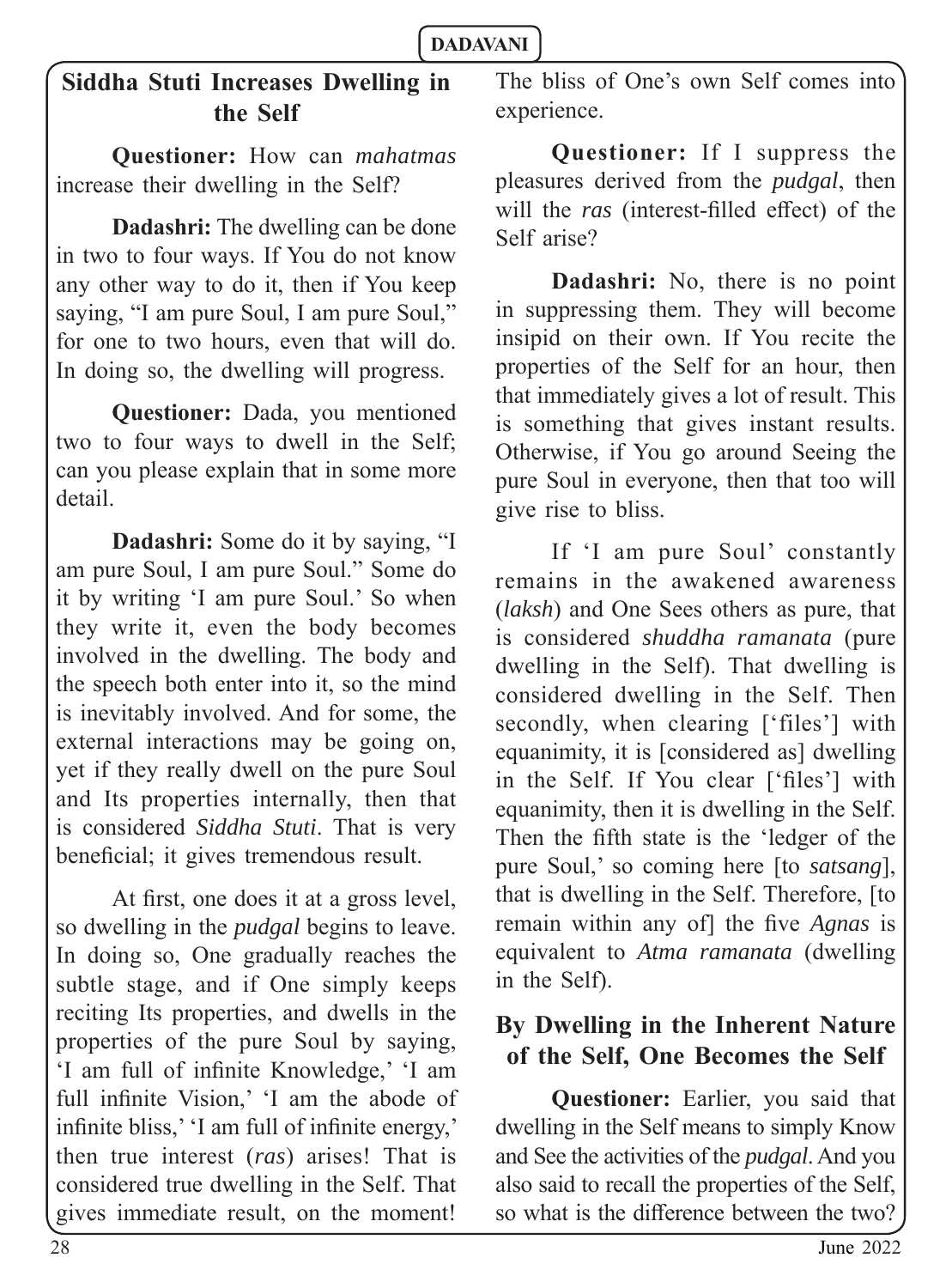**Dadashri:** To Know and See is *Atma ramanata*. These activities of yours of the non-Self that take place, to Know and See what Chandubhai is doing and to delve into it in every way, for the subtlest of matters, that is *Atma ramanata*. And to recall the properties is for the purpose of increasing Your tenacity as the Self (*Nischaybal*), it is for increasing the *jagruti*, it is for attaining the Absolute state.

How long does One dwell in the Self? This dwelling prevails until the Absolute state of the Self develops. Once the complete state as the Self arises, there is indeed no more dwelling [in the Self], is there! The Self [developing 'I'] has indeed become the Self! Meaning, the Absolute state of the Self.

**Questioner:** Dwelling in the Self will happen, won't it? One's Absolute state will be attained, won't it?

**Dadashri:** It will inevitably happen! Based on the route one has followed, the destination is bound to come. And that direction is not going to change now. After coming onto the 'main line' ['chief railway line'], there is no problem, is there!

This is indeed the 'line' [to the Self]. This is indeed Its inherent nature. Nothing needs to even be done; Its inherent nature will do everything. To dwell only in the inherent nature of the Self, that is called *Atma ramanata*.

**Questioner:** Then the developing 'I' has indeed become the Self!

**Dadashri:** The developing 'I' has indeed become the absolute Self, so

the state of dwelling [in the Self] has altogether come to an end!

'Our' Self-realized *mahatmas* dwell in the Self and remain in the bliss of the Self, they dwell in the Self to enjoy the bliss of the Self.

# **Reciting the Properties of the Self Is the Siddha Samayik**

If one spends one hour reciting the properties of the Self, if he spends forty-eight minutes on it, oh my! That is considered the greatest *samayik* (to be the Self and See the self) of all. It is considered the *Siddha samayik*, the *Siddha samayik*! Chandubhai, can you not occasionally find time for this? Or is the government really after you? Can you spare an hour or not?

### **Questioner:** Yes, I can.

**Dadashri:** If you do as 'we' say, then you will get a lot of result. 'We' are making you proceed the way 'we' have proceeded. And if you do according to that, then it is possible get a lot of result, and it is instant result, not a bit of it is on credit. It is never on credit. When you come here, you get instant [results] for that much time, don't you? So do according to what the *Gnani* says, Chandubhai; spare one hour of your time. These are Your own properties, have you written all those properties down?

### **Questioner:** They are in that booklet.

**Dadashri:** No, the details are written in the booklet. The properties are written in detail. However, if the properties are written down methodically, then it will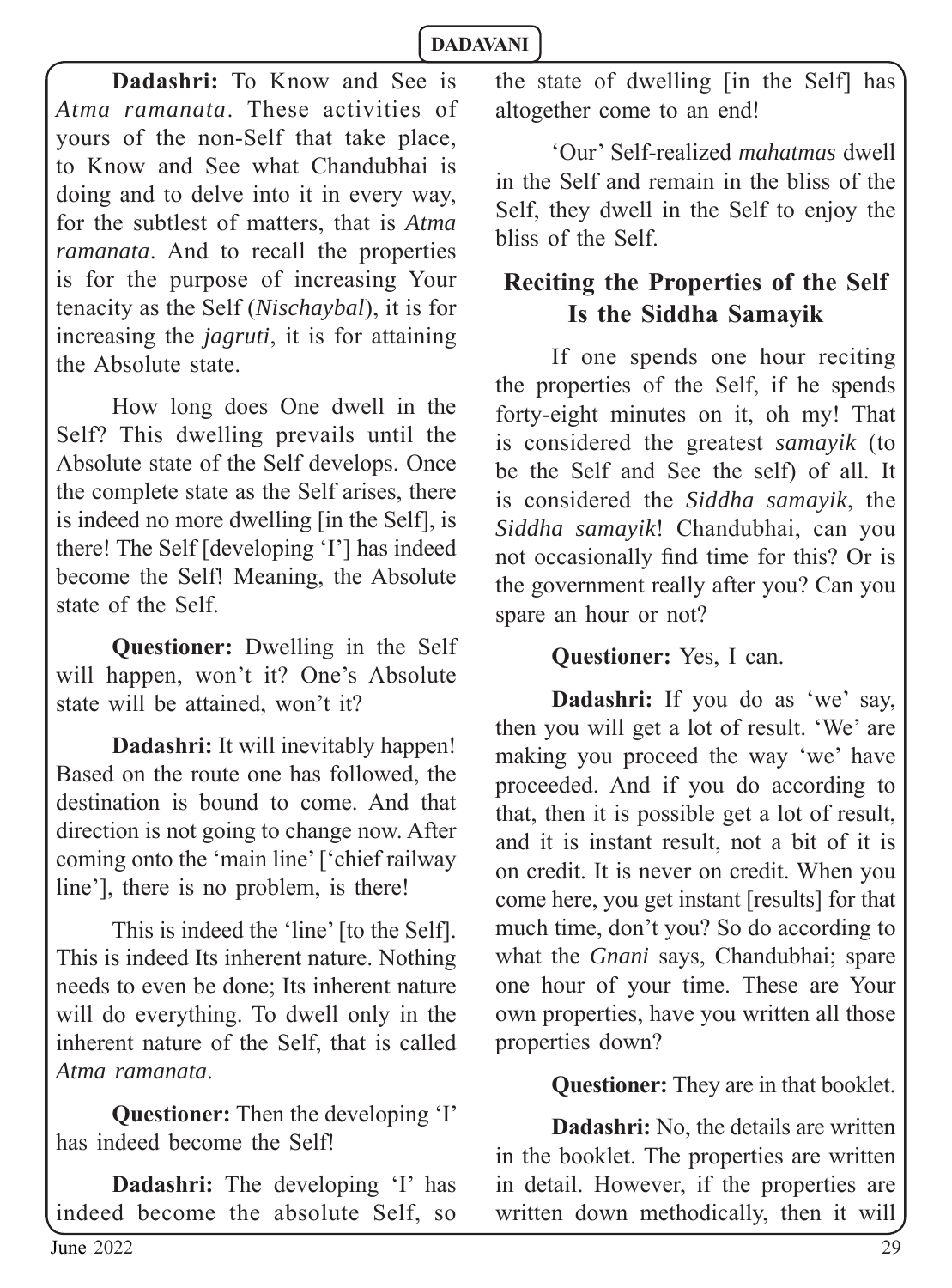be very helpful. You will not be able to remember all that is written in the book, will you! So only the topmost properties, the major ones, 'we' will make you say those properties later on. When we get together here tomorrow, we will hold a celebration [*Gnan Vidhi*]. We do not have anything worldly [to celebrate] the way people do out there. There is no band, no flags, there is nothing, so this is our celebration. Everyone is living in an illusion, so what can we gift over there? We simply have to distribute the gift of our own Self. What kind [of gift]? Simply the Self. This *aarti* (the ritual of waving lamps in front of an idol or deity while singing a hymn) is also of the Self, the gift distribution is also of the Self. It is all indeed of the Self.

# **The Marvel of the Charan Vidhi**

**Questioner:** The properties of the Self that are in the *Charan Vidhi*, 'Oh Lord, who is free from all attachments and passions, Your eternal existence in pure Knowledge and Vision leads to bliss… (*He niraagi, nirvikaari, sacchidanand swaroop…*)'; if that automatically keeps playing inside my head all day long, then what is that? Is that considered a good thing?

**Dadashri:** It is very good; it is very good. This is because it is Chandubhai who is reciting the *Charan Vidhi* devotedly, he wants to become that form. And when everyone goes off to sleep at night, they fall asleep while doing the *Charan Vidhi*. So once they nod off to sleep, the *Charan Vidhi* remains to be done from that point onwards. Once they wake up, they remember and resume doing it from that point.

### **Questioner:** Yes, Dada, that happens.

# **Dadashri:** What a marvel that is!

If you read this book [the *Charan Vidhi*] that has been given to you here, then you will get all the solutions [to your questions]. If you read the Nine *Kalams* and all this daily, the *Trimantra*, *Namaskar Vidhi*, the prayer to Lord Simandhar Swami and all that, then all the karma and clashes will dissolve, and the family will not face any difficulties. If you read the Nine *Kalams*, then all the demerit karma will get destroyed. This happens by simply nurturing the intention (*bhaavna*).

These Nine *Kalams* are a novel discovery! This is more than enough for worldly interaction. If one reads this two to three times daily, then he will attain salvation. At first, they are merely read, but as this continues to be done, once it is memorized, then one keeps nurturing the intention. That is all; only this intention needs to keep being nurtured.

# **The State of the Pure Soul Is the Fearless State**

The pure Soul that I have given you has no element of fear in It whatsoever. There is no element of fear in the Self! So much 'safe-side' [safety] and so much bliss within! There is no need at all for anyone else when it comes to internal bliss. 'One' is full of bliss by One's very inherent nature and is absolutely independent (*niralamb*). 'You' have been given the Self that has no dependency (*avalamban*) whatsoever. Isn't this evident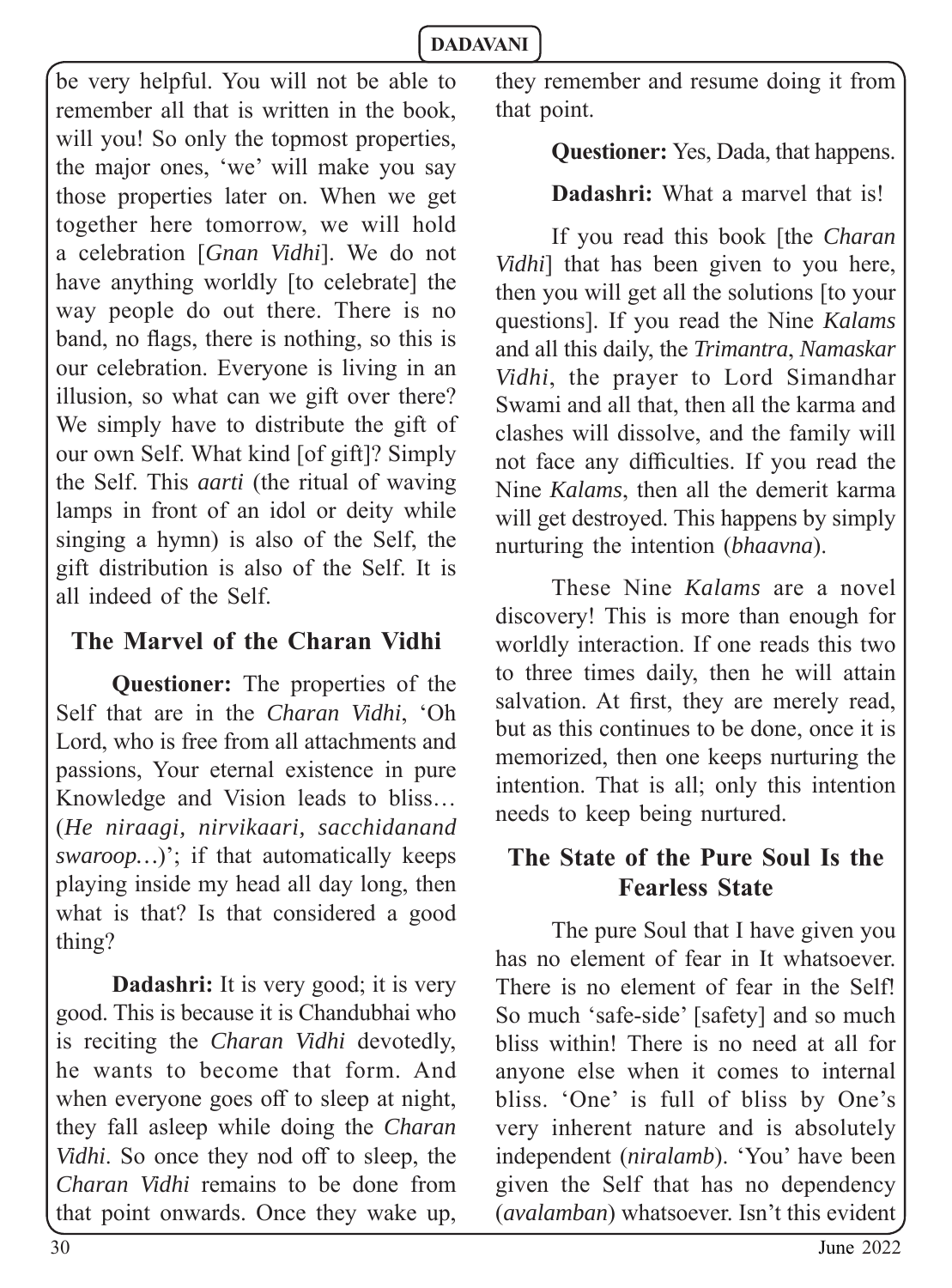in Dada? Look at how Dada remains at the age of seventy-nine.

This *Gnan* of ours is such that on the basis of the *Gnan*, fear is dispelled. Do you have such courage?

**Questioner:** The *pudgal* has stopped!

**Dadashri:** Yes…You do not even remain under the rule of the *pudgal*. This falls under the realm of the Self. 'You' should keep reciting the properties of the Self. The Lord has referred to this as the *Siddha Stuti*. They are Your own properties; "I am full of infinite Knowledge (*anant Gnan*)," recite that twenty-five to fifty times, "I am full of infinite Vision (*anant Darshan*)," recite that twenty-five to fifty times. Then, "I am full of infinite energy (*anant shakti*); I am the abode of infinite bliss (*anant sukh*); My form is such that I can never be hurt nor can I hurt others (*avyabaadh*); I am formless (*amurt*); I am subtle (*sookshma*); I, by nature, never increase or decrease (*agurulaghu*); I am immortal (*avinashi*); I do not wear away (*avyaya*); I can never be displaced from my state as the Self (*achyuta*); I am invisible (*aroopi*); I am immiscible (*tankotkirna*)." Actually, You should recite 'I am immiscible' a hundred times or so. By immiscible, it means to say that I have had nothing at all to do with the *pudgal*, from the very beginning. So then the *pudgal* will realize, 'These people have broken relations with me.' 'You' should say something like this... this is a Science, isn't it? If You do not do according to the Science, then You will not get this result. This can give You a state like that of Lord Mahavir, but provided You do this, isn't it so?

We have given so many statements of *Gnan* that You can remain in alertness in every situation. So that much *jagruti* should prevail.

These sentences themselves are such that they speak for themselves. They can disclose the entire *Gnan*.

"In Knowing infinite objects to be Known, there arise infinite phases, and amidst all of them, I am completely and totally pure." (*Ananta gneyone janvama parinameli ananti avasthaoma hu sampurna shuddha chhu, sarvanga shuddha chhu.*) If a person completely understands just this one sentence, then he will attain the ultimate state!

# **Through the Grace of the Gnani, Complete Illumination of Knowledge Emerges**

**Questioner:** The infinite Knowledge of the infinite objects to be known (*gneya*) and infinite phases (*avasthao*); this is a very elevated phenomenon. I have never heard such a sentence before.

**Dadashri:** 'We' speak these sentences after Seeing this in *keval Gnan*. The speech that flows from the mouth of the *Gnani Purush* is completely independent, it is original; it is not picked up from anywhere else. Its 'welding' [link] is of a different kind altogether! These are not words taken from the scriptures! Just a single sentence of the *Gnani* can create numerous scriptures.

If one understands what I am actually saying, then he will attain salvation. If one understands what I am saying in every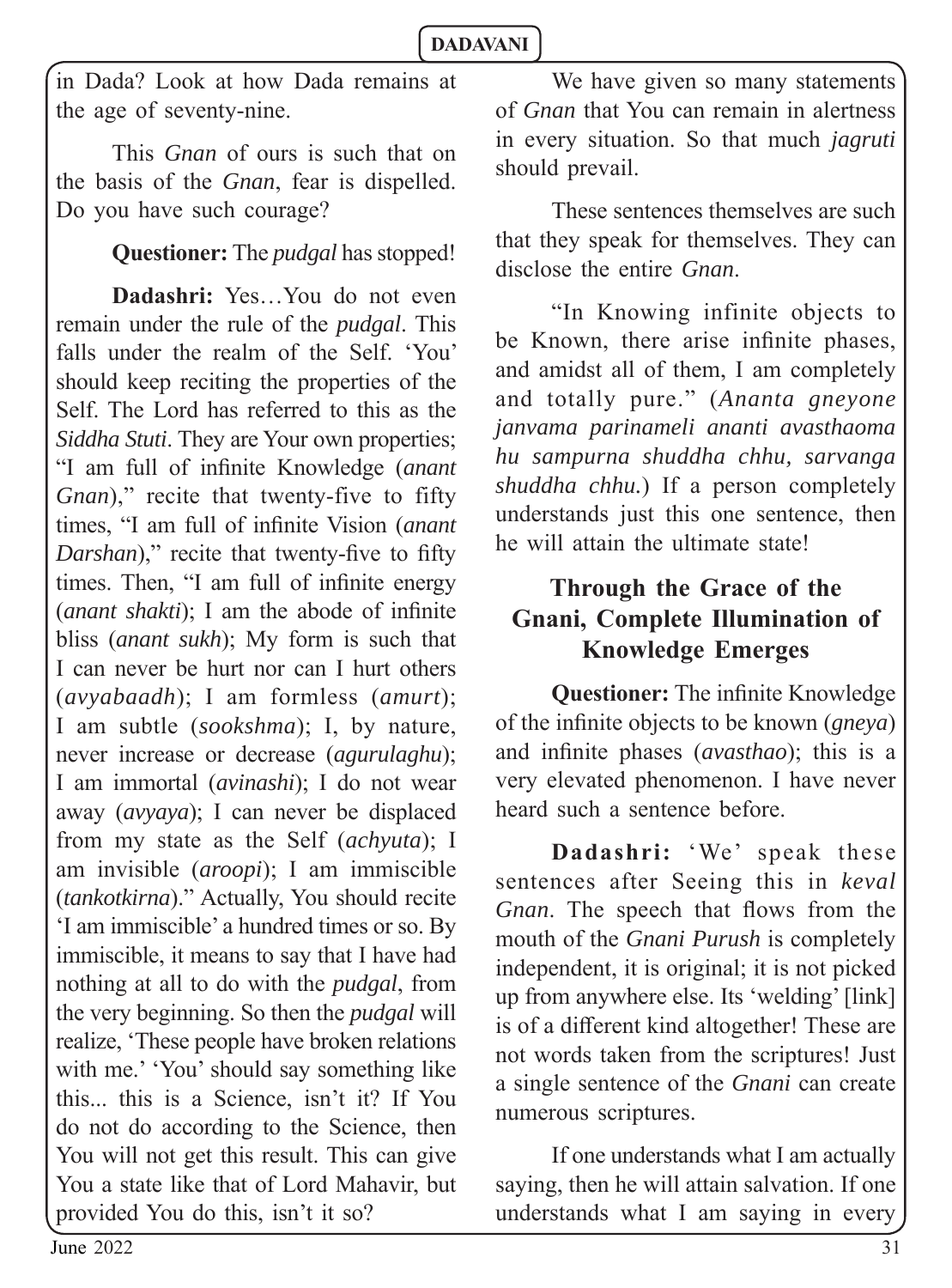statement, if that entire point is understood, then he will attain salvation. These are sentences that can save the entire world. And they are with the separation of the relative and the Real.

**Questioner:** Dada, in all these sentences, there is not a single sentence where one would become bound. One gradually becomes free. That is indeed the experience that has happened!

**Dadashri:** It is worth thinking about deeply.

**Questioner:** As you have said about other religions, if clothes are being washed with soap, then the soap leaves its residue. Then when it is washed with Tinopol [a branded cloth whitener in India], then the Tinopol leaves its residue. That is how all the rituals (*kriya*) are of all the religions. Whereas this *Charan Vidhi*, *Namaskar Vidhi*, Nine *Kalams*, all these things free us.

**Dadashri:** They are absolutely separate.

**Questioner:** So there is no bondage for any living being at any place.

**Dadashri:** The purpose for this is pure. It is Science; it is *Akram Vignan*! One has never seen such a thing in any era of the time cycle! It is unheard of!

When 'we' give the Knowledge of the Self, One attains the pure *chit* for one *samay* (the smallest unit of time). This is needed for just one *samay*. If the *chit* becomes pure for just one *samay*, then that's it! It will not leave all the way until *keval Gnan* is attained!

'We' refer to a fractional part of *keval Gnan* as *Pragnya*. *Pragnya* is a phase of *Gnan*. As the veils of ignorance over the Self break, the illumination increases and the degrees of *keval Gnan* increase by that much. When three hundred and sixty degrees are completed, that is when complete *keval Gnan* manifests.

When the Self becomes completely free from all the veils over It, It attains the energy to illuminate the entire universe, It can illuminate the entire universe. In other words, when the energy to See and Know all the *gneya* in the entire universe is attained*,* that precisely is *keval Gnan*.

Suppose a thousand-watt light bulb is placed in a clay pot and the opening of the pot is closed tight, then would any light come out? It would not. The same is the case with the *moodhatma*  (state of the self when it is in complete ignorance of the Self). There is actually infinite illumination of Knowledge (*Gnan*) *prakash*) within, but as It has been veiled, there is pitch darkness. Just as if a tiny hole is made in the clay pot, the whole room will become filled with light, similarly, through the grace of the *Gnani Purush*  and through the strength of His spiritual powers (*siddhis*), the veils over the Self are broken and by that much, the direct light of the Self comes out. As the veils continue to break, as more and more holes form, the illumination keeps increasing and when the entire clay pot breaks and separates from the light bulb, complete illumination spreads everywhere! There is a flood of light!

**~ Jai Sat Chit Anand**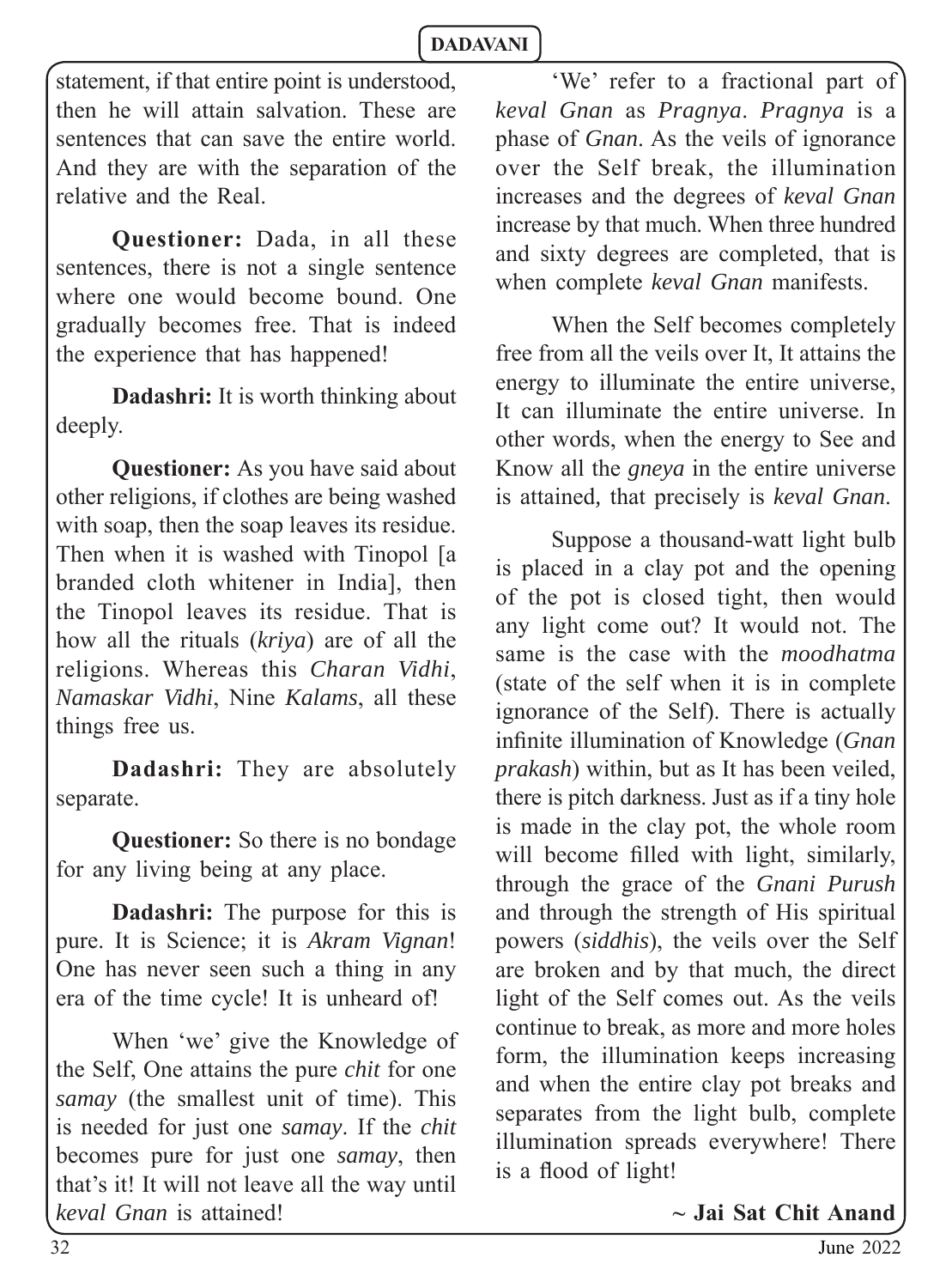### **If One Envisions the Self, Then One Attains the Self**

The Self has infinite sides, whichever side It is turned on, It will appear that way. Whichever side you turn It on, It appears that way. Does It not have infinite sides? Whichever side you put It on, It becomes like that.

In this worldly life, from the time of one's birth, our people present him with ignorance that, 'This is a baby boy. Baby boy, this is your daddy, this is your mummy.' In so doing, ignorance is presented. Subsequently, the entire wrong belief becomes established. No one is able to fracture that wrong belief. Besides, if one were to baselessly say, "You are pure," then how would that work? It should fit into your understanding; only then will the wrong belief be fractured. Otherwise, the wrong belief will not be fractured, and until then, no one will ever accept that, 'I am pure Soul.' So far, your entire life [the belief that], 'I am Chandubhai, I am Chandubhai,' has permeated each and every *parmanu*. Now, to remove that, to fracture that wrong belief, that is something that can only be done by the *Gnani Purush*.

You will attain attributes (*guna*) according to your belief. If you remain as Chandubhai, then you will attain attributes of the *prakruti* (non-Self complex), and if You become the pure Self, then Your natural properties will arise! 'Sit' wherever you wish.

The Self does not have the property of pain, It does not have the property of worry. But by envisioning the inverse, the view of the non-Self (*vibhaavik*), properties of the non-Self arise. Upon envisioning, 'I am trapped,' one becomes trapped. If one begins to envision, 'It is worth stealing,' then he will indeed become a thief.

**Questioner:** The Self is indeed pure, so then how can these things come upon the Self?

**Dadashri:** The Self indeed remains pure, but whatever the ego does, whatever it envisions, it becomes like that. This is referred to as the *vyavahar atma*, mechanical self, or *pratishthit atma*. Upon envisioning 'I am broke,' one becomes broke. Upon envisioning 'I am sick,' one becomes sick.

**Questioner:** If the self becomes what it envisions, then if I envision, 'I would like to receive one thousand rupees,' or some other thing, then why does that not come into effect?

**Dadashri:** It comes into effect on the moment [instantly]; however, it can only be understood if you understand it in the *Gnani's* language. The moment one envisions a thousand rupees, he becomes a beggar. He does not receive the money, but he becomes a beggar. If one envisions 'I am very unhappy,' then one's infinite bliss becomes veiled and one becomes miserable. If one envisions 'I am full of happiness,' then one becomes full of happiness. If one bickers with his mother-in-law, then one becomes a bickerer. Then one will even bicker for tea. This is because one has done envisioning on bickering!

The Self is full of infinite energy. It is possible for all kinds of energies to emerge from within; however many energies You are able to extract, that many are Yours. However, the awareness of those infinite energies should arise at least once. Here, it is because one envisions the inverse that the puzzle arises. When envisioning of the pure Soul is attained just once, it will subsequently remain on its own. One does not have to do anything at all. Wherever you go, envisioning of the pure Soul keeps happening for You, does it not?

### **Questioner:** Yes.

**Dadashri:** This *Gnan* indeed works on its own. This has not happened for hundreds of thousands of years!

**(From Param Pujya Dadashri's Gnanvani)**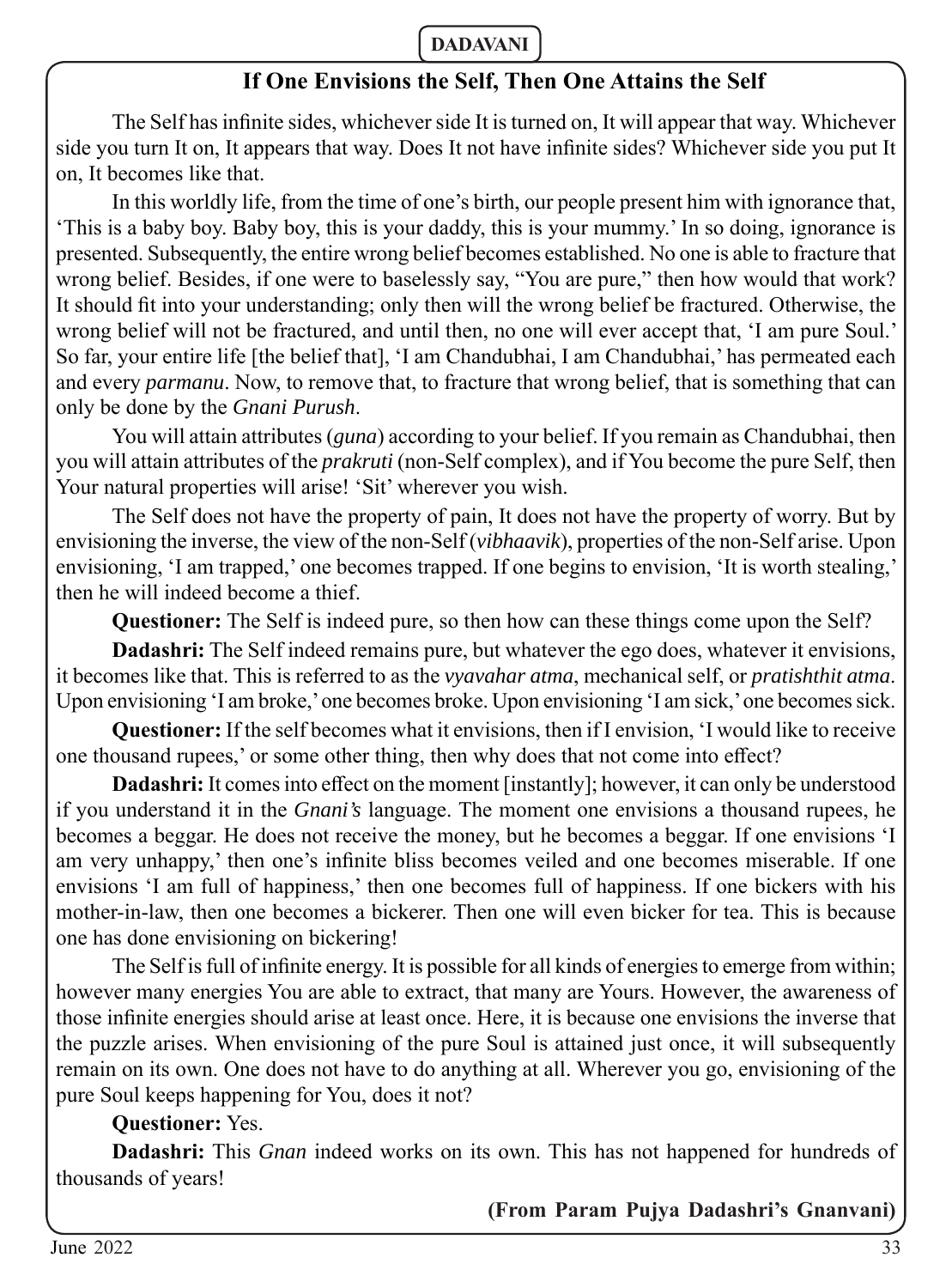| Pujyashree's USA-Canada Gnanvidhi & Gurupurnima Schedule - 2022      |     |          |          |                                    |                                                                                                     |
|----------------------------------------------------------------------|-----|----------|----------|------------------------------------|-----------------------------------------------------------------------------------------------------|
| USA & Canada: +1-877-505-DADA (3232) Email - info@us.dadabhagwan.org |     |          |          |                                    |                                                                                                     |
| Date                                                                 | Day | From     | To       | <b>Event</b>                       | Venue                                                                                               |
| 18-Jun                                                               | Sat | 4:30 PM  | 7:30 PM  | Gnanvidhi                          | Unity Atlanta, 3597 Parkway Lane<br>Norcross, GA 30092, Atlanta                                     |
| 19-Jun                                                               | Sun | 4:30 PM  | 7:30 PM  | Gnanvidhi                          | HSNC Temple - Cultural Hall, 309 Aviation<br>Pkwy, Morrisville, NC 27560, Raleigh                   |
| 26-Jun                                                               | Sun | 4:30 PM  | 7:30 PM  | Gnanvidhi                          | Edison Hotel, 3050 Woodbridge avenue,<br>Edison, NJ 08837, New Jersey                               |
| $2$ -Jul                                                             | Sat | 5:00 PM  | 8:00 PM  | Gnanvidhi                          | DFW Hindu Temple, 1605 N Britain Rd,<br>Irving, TX 75061, Dallas, TX                                |
| 4-Jul                                                                | Mon | 4:00 PM  | 7:00 PM  | <b>English Gnanvidhi</b>           | Sheraton Phoenix Downtown, 340 N. 3rd<br>Street, Phoenix, AZ 85004, Phoenix                         |
| 8-Jul                                                                | Fri | 8:30 PM  | 10:00 PM | Pujyashree<br>Welcome              |                                                                                                     |
| 9-Jul                                                                | Sat | 10:00 AM | 12:30 PM | Satsang                            |                                                                                                     |
| 9-Jul                                                                | Sat | 4:30 PM  | 7:00 PM  | Satsang                            |                                                                                                     |
| $10$ -Jul                                                            | Sun | 10:00 AM | 12:30 PM | Aptaputra<br><b>Satsang</b>        | (Gurupurnima Celebration)                                                                           |
| $10$ -Jul                                                            | Sun | 4:30 PM  | 7:30 PM  | Gnanvidhi                          | Sheraton Phoenix Downtown                                                                           |
| 11-Jul                                                               | Mon | 10:00 AM | 12:30 PM | <b>Pran Pratishtha</b>             | 340 N. 3rd Street<br>Phoenix, AZ 85004                                                              |
| $11$ -Jul                                                            | Mon | 4:30 PM  | 7:00 PM  | Satsang (Hindi)                    |                                                                                                     |
| $12$ -Jul                                                            | Tue | 10:00 AM | 12:30 PM | <b>Satsang (PMHT)</b>              |                                                                                                     |
| $12$ -Jul                                                            | Tue | 4:30 PM  | 7:00 PM  | <b>Satsang</b>                     |                                                                                                     |
| $13$ -Jul                                                            | Wed | 8:00 AM  | 9:30 AM  | Poojan-Aarti &<br><b>Message</b>   |                                                                                                     |
| 13-Jul                                                               | Wed | 10:00 AM | 12:30 PM | Gurupurnima<br>Darshan             |                                                                                                     |
| 13-Jul                                                               | Wed | 4:30 AM  | 7:00 PM  | Gurupurnima<br><b>Darshan</b>      |                                                                                                     |
| $14$ -Jul                                                            | Thu | 10:30 AM | 12:00 PM | <b>GP Sevarthi's</b><br>Q&A & Exp. |                                                                                                     |
| 17-Jul                                                               | Sun | 4:30 PM  | 7:30 PM  | Gnanvidhi                          | Jain Society of Metropolitan Chicago<br>435 Illinois Rte 59, Bartlett, IL 60103,<br>Chicago, IL     |
| 23-Jul                                                               | Sat | 5:00 PM  | 8:00 PM  | Gnanvidhi                          | Sringeri Vidya Bharati Foundation - SVBF<br>80 Brydon Dr, Etobicoke, ON M9W 4N6,<br>Toronto, Canada |

**Owned by : Mahavideh Foundation** Simandhar City, Adalaj - 382421, Dist-Gandhinagar.

© 2022, Dada Bhagwan Foundation. All Rights Reserved.

**Contacts : Adalaj Trimandir**, Simandhar City, Ahmedabad-Kalol Highway, **Adalaj**, Dist. **:** Gandhinagar-382421, **Gujarat, India**. **PH. :** 9328661166-77, **E-MAIL:** DADAVANI@DADABHAGWAN.ORG **WEB :** WWW.DADABHAGWAN.ORG **Mumbai :** 9323528901, **USA-Canada :** +1 877-505-3232, **UK :** +44 330-111-3232 **Australia :** +61 402179706, **Kenya :** +254 722 722 063, **Germany :** +49 700 32327474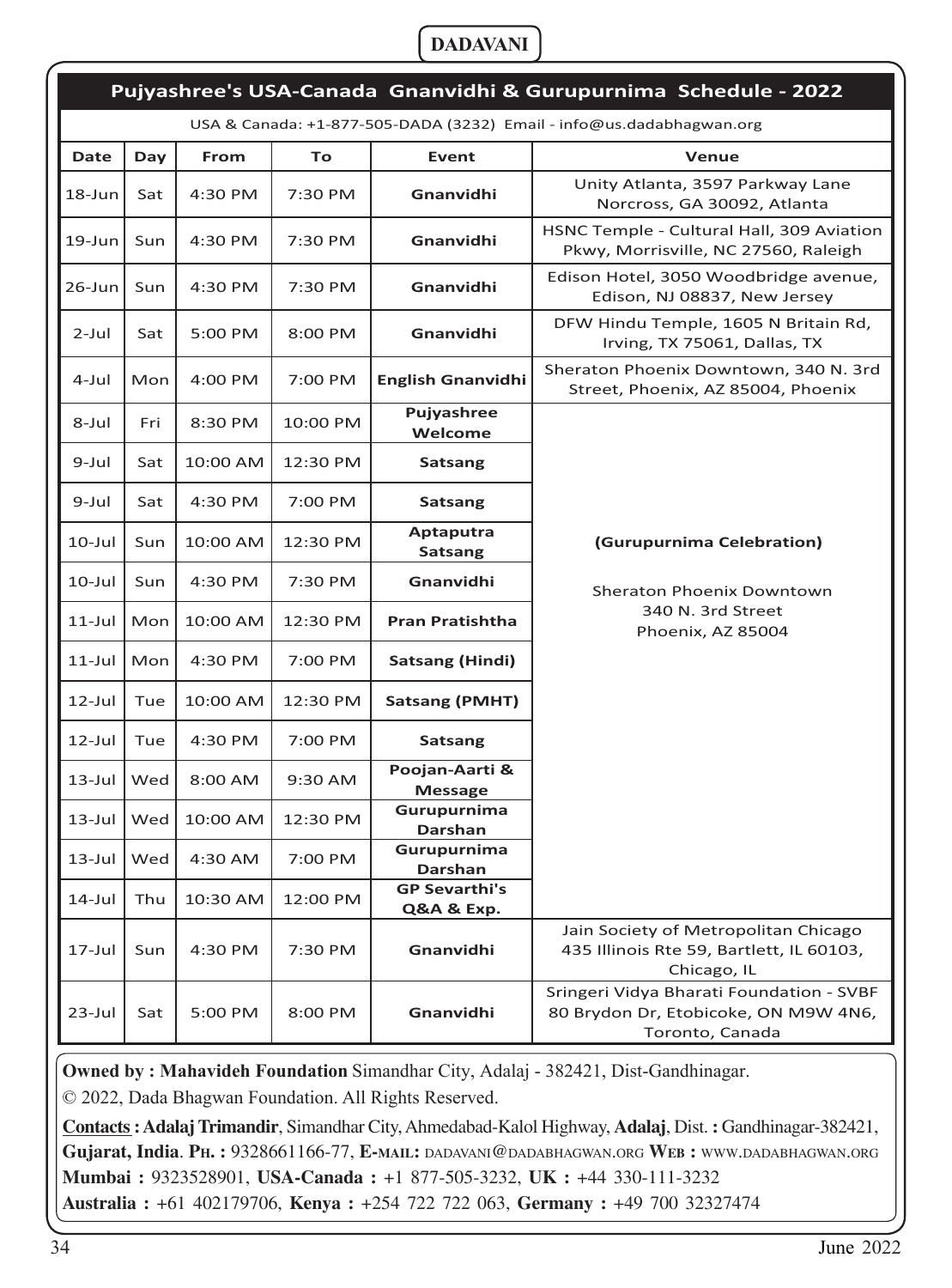

**June 2022** 

Dadavani